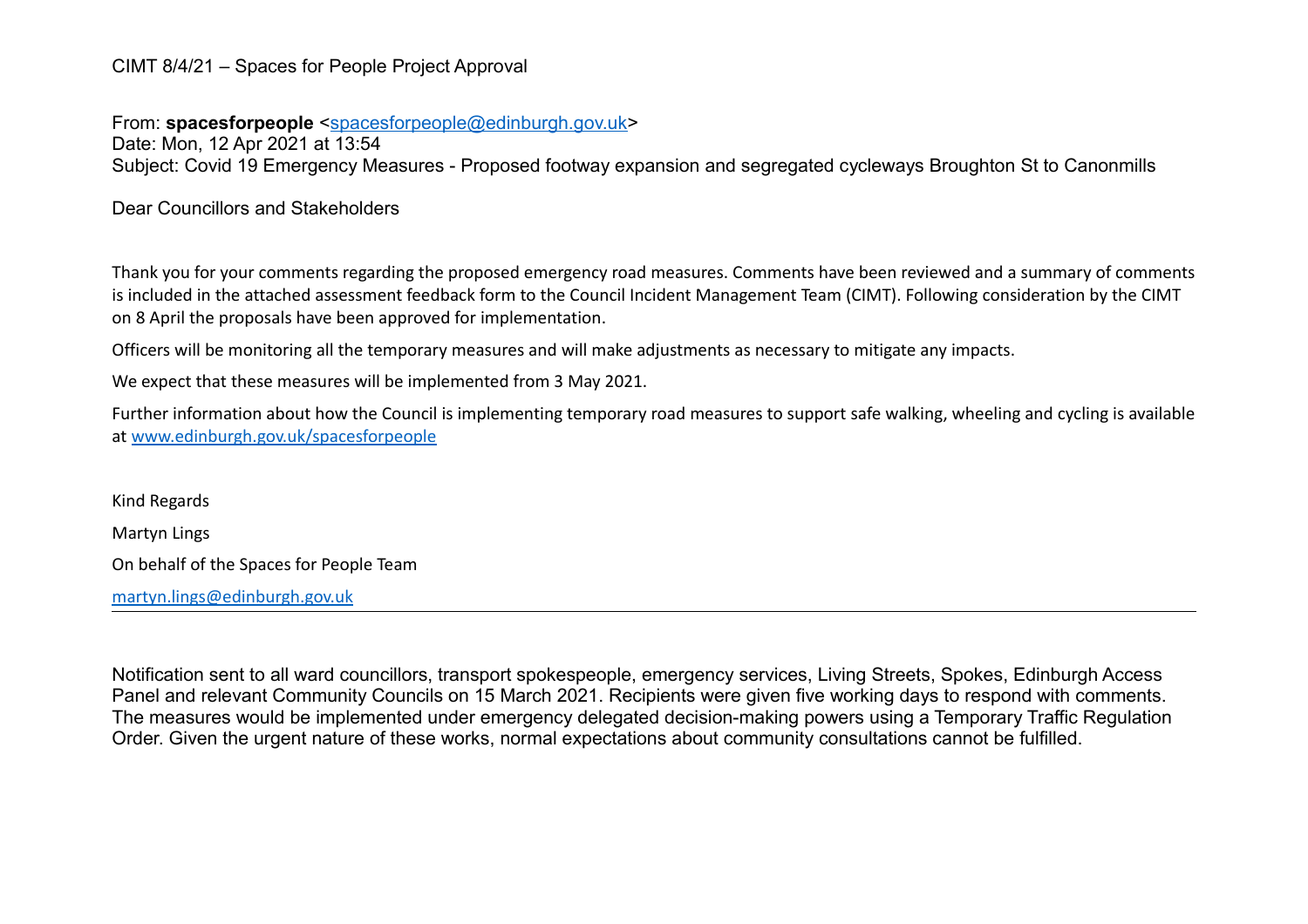## **Project Proposal**

| Location                                | <b>Justification</b>                                                                                                                                                                                                                                                                                                                                                                                                                                                                                                                                                                                                                                                                                                                                                                                                                                                                                                                                                                                                                                                                                                                                                             | <b>Recommendation</b>                                                                                                                                                                                                                                                                                                                                                                                                                                                                                                                                                                                                                                                                           |
|-----------------------------------------|----------------------------------------------------------------------------------------------------------------------------------------------------------------------------------------------------------------------------------------------------------------------------------------------------------------------------------------------------------------------------------------------------------------------------------------------------------------------------------------------------------------------------------------------------------------------------------------------------------------------------------------------------------------------------------------------------------------------------------------------------------------------------------------------------------------------------------------------------------------------------------------------------------------------------------------------------------------------------------------------------------------------------------------------------------------------------------------------------------------------------------------------------------------------------------|-------------------------------------------------------------------------------------------------------------------------------------------------------------------------------------------------------------------------------------------------------------------------------------------------------------------------------------------------------------------------------------------------------------------------------------------------------------------------------------------------------------------------------------------------------------------------------------------------------------------------------------------------------------------------------------------------|
| <b>Broughton Street</b><br>- Canonmills | As part of overall emergency measures we are proposing, on<br>Broughton Street running North to Canonmills, to re-designate key<br>parts of the road network to help pedestrians and cyclists travel safely<br>while meeting physical distancing requirements.<br>The proposed measures are:<br>Introduction of sections of segregated cycleway and pedestrian<br>$\bullet$<br>buildouts on Broughton Street, Rodney Street, Bellevue and<br>Canonmills.<br>Removal of one lane on approach to Broughton Roundabout<br>from East and North. Removal of railings and extension of<br>pavements at NE, SE and SW corners.<br>Relocation of some loading to side streets off Broughton St and<br>Rodney St (marked by double yellow lines (DYL) with single<br>blips.<br>Some existing parking altered to blue badge parking only on<br>Broughton St using DYL with single blips.<br>Additional restriction of parking at all times alongside the<br>segregation at certain sections<br>Retention of blue badge parking along the route<br>Retention of existing bus stops<br>Removal of railings at Canonmills junction excluding pedestrian<br>island and corner at Warriston Rd. | Single Loading bay to be<br>restored outside of the<br><b>Barony Pub</b><br>Reallocation of parking to<br>loading cancelled on<br>Broughton Pl.<br>Rumble Strip paint to be<br>used at Broughton<br>Roundabout central<br>markings to improve<br>compliance.<br>Advisory cycle lane added<br>to run across Broughton Rd<br>junction to prevent left<br>hooking.<br>'SLOW' marking added to<br>northbound lane at<br><b>Broughton St.</b><br>'KEEP CLEAR' added to<br>prevent vehicles blocking<br>pedestrian crossing island<br>at Broughton St when<br>stopped at lights.<br>Cycle logo added to<br><b>Broughton St northbound</b><br>lane.<br>Remainder of scheme<br>implemented as designed. |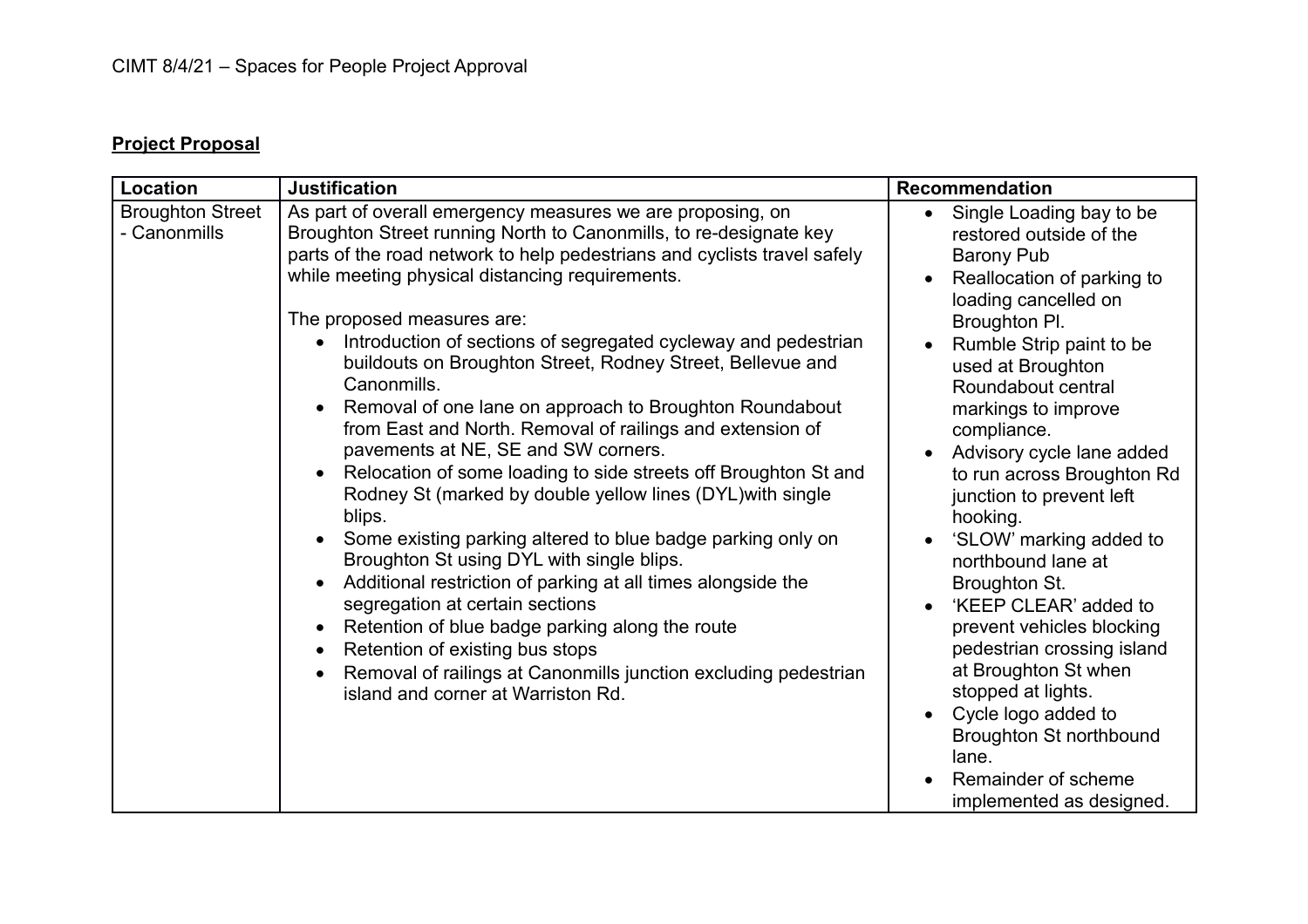## **Feedback**

| <b>Comment</b>                 | <b>Comment</b>                                                                                                                                                                                                                                                                                                                                                                                                                                                                                                                                     | <b>Response</b>                                                                                                                                                                                                                                                                                                                                                                                                                                                                                                                                                                                       |
|--------------------------------|----------------------------------------------------------------------------------------------------------------------------------------------------------------------------------------------------------------------------------------------------------------------------------------------------------------------------------------------------------------------------------------------------------------------------------------------------------------------------------------------------------------------------------------------------|-------------------------------------------------------------------------------------------------------------------------------------------------------------------------------------------------------------------------------------------------------------------------------------------------------------------------------------------------------------------------------------------------------------------------------------------------------------------------------------------------------------------------------------------------------------------------------------------------------|
| from                           |                                                                                                                                                                                                                                                                                                                                                                                                                                                                                                                                                    |                                                                                                                                                                                                                                                                                                                                                                                                                                                                                                                                                                                                       |
| <b>Councillor Hal</b><br>Osler | only have two outstanding comments to make and they both<br>are concerned with the Canonmills/Eyre Place/Broughton Road<br>junction:<br>1) Disappointed that there is no extensions to the<br>pavements for pedestrians in this area as it is a very<br>congested space<br>2) Concerned about the "no right turn" on Canonmills to Eyre<br>Place and how this will be dealt with and enforced. Also<br>whether Jewsons and The Yard on Eyre Place Lane have<br>been informed or consulted on this change and the<br>impact it might have for them? | 1. The pavements at Canonmills are being<br>extended on both sides around 1m on the<br>east side and 0.7m on the west. The cycle<br>lane of 1.5m makes an additional contribution<br>on the east side when no bikes are coming up<br>the hill as pedestrians can use this space too.<br>2. The project leader contacted Jewsons and<br>The Yard in order to find out their views.<br>Jewsons close in May so it is not an issue for<br>them. The Yard said it would mean a longer<br>journey for some of their visitors until they<br>found alternatives but it was something they<br>could adapt to. |
| Councillor<br>Joanne<br>Mowatt | The process for designing this scheme was more constructive<br>than many others having originated from local concern<br>communicated via the Commonspace tool.<br>There will always be compromises in apportioning finite amounts<br>of space and whilst many of the changes are welcomed there<br>are a few areas which remain of concern. I am in receipt of the<br>update from Joe Taylor which addresses some of the issues but<br>have the following comments.                                                                                | 1. The New Town and Broughton Community<br>Council (NTBCC) and Better Broughton were<br>consulted concerning this scheme, it was one<br>of their suggestions to remove the right turn<br>to ease traffic here by preventing vehicles<br>blocking the turn waiting to turn. Due to the<br>emergency nature of the SfP project there is<br>no time allocated to directly consult residents<br>of specific streets. However, in this case<br>efforts were made to include the NTBCC as                                                                                                                   |
|                                | 1. The removal of the right-hand turn into Eyre Place. I<br>appreciate that the builders yard are going to close in May<br>and that the Yard has said they can continue to operate                                                                                                                                                                                                                                                                                                                                                                 | mentioned above. Unfortunately, the<br>temporary nature of this TTRO excludes civils<br>work which would be required to improve the                                                                                                                                                                                                                                                                                                                                                                                                                                                                   |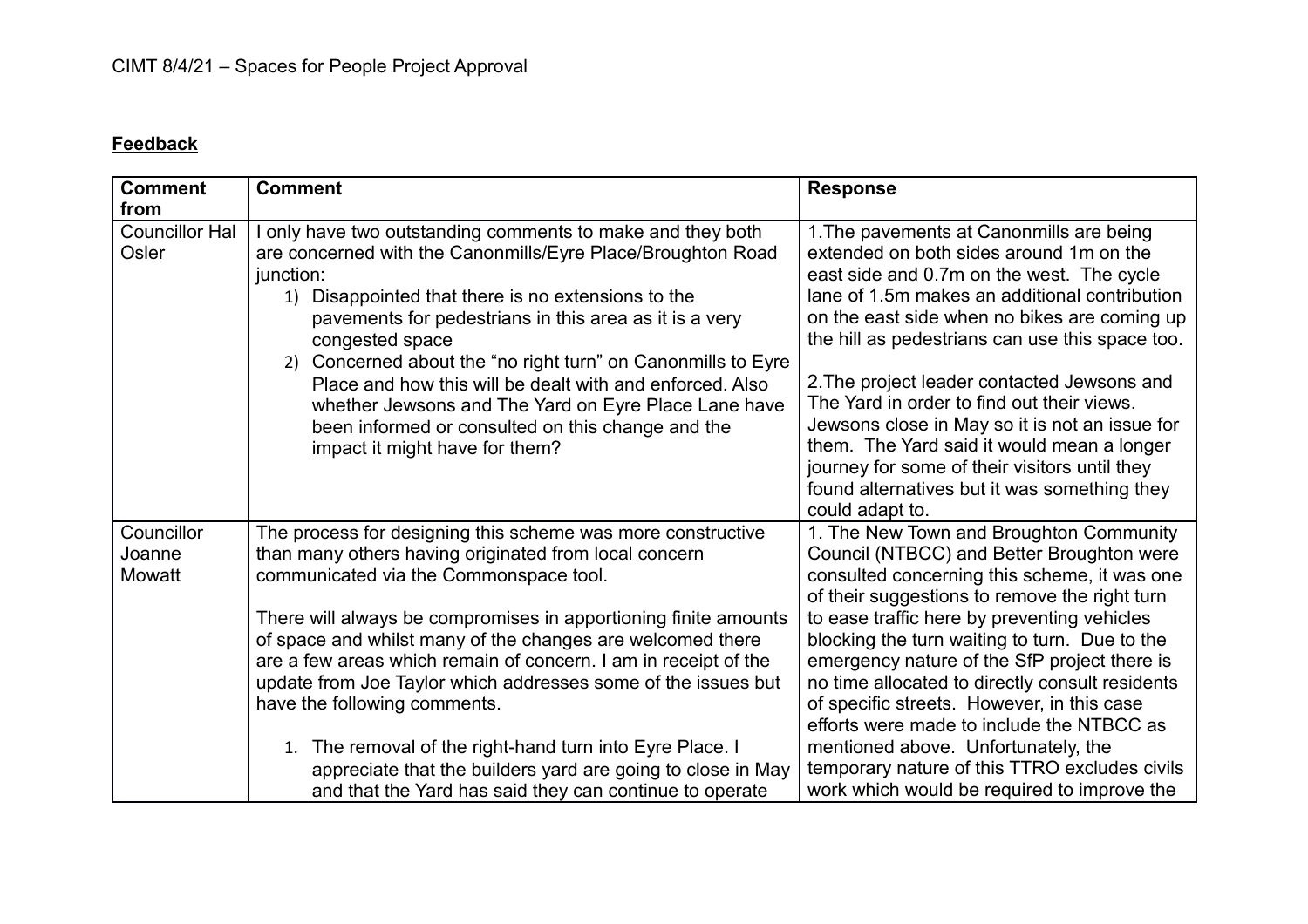|                                | but am concerned that no local residents appear to have<br>been consulted or that there is no increase in area for<br>pedestrians who have a very constrained pavement on<br>the north east corner of the junction.<br>2. The proposals for segregating the cycle lanes on Rodney<br>Street and up to the roundabout are welcome, as is the<br>work to remove railings and reduce radii on the<br>roundabout.                                                                                                                                                                                                                                                                                                                                                                                                                                                                                                                                                                                                                                                                                                                                                                                                                                                 | NE corner. We could not place any<br>segregators beyond the advanced stop line<br>as they would impede the turning<br>requirements of large vehicles.<br>2.Noted                                                                                                                                                                                                                                                                                                                                                                                                                                                                                                                                                                                                                                                                                                                                                                                                                                                                                          |
|--------------------------------|---------------------------------------------------------------------------------------------------------------------------------------------------------------------------------------------------------------------------------------------------------------------------------------------------------------------------------------------------------------------------------------------------------------------------------------------------------------------------------------------------------------------------------------------------------------------------------------------------------------------------------------------------------------------------------------------------------------------------------------------------------------------------------------------------------------------------------------------------------------------------------------------------------------------------------------------------------------------------------------------------------------------------------------------------------------------------------------------------------------------------------------------------------------------------------------------------------------------------------------------------------------|-----------------------------------------------------------------------------------------------------------------------------------------------------------------------------------------------------------------------------------------------------------------------------------------------------------------------------------------------------------------------------------------------------------------------------------------------------------------------------------------------------------------------------------------------------------------------------------------------------------------------------------------------------------------------------------------------------------------------------------------------------------------------------------------------------------------------------------------------------------------------------------------------------------------------------------------------------------------------------------------------------------------------------------------------------------|
| Councillor<br>Joanne<br>Mowatt | 3. There were always going to be most compromises on<br>Broughton Street because it is the busiest part of the<br>route with shops, housing and a busy traffic route (all<br>modes). Of most concern is putting the loading onto<br>residential streets. Whilst this is situated in what is<br>marked as pay and display spaces these have been<br>available for permit holders at various points over the last<br>year and that may still be the case. Could this be checked<br>to ascertain whether this represents a loss of spaces.<br>4. Loading will introduce a new use into these streets which<br>is a "main road" type of use and these are not "main road"<br>streets so this is a significant imposition in terms of traffic<br>movements and noise being introduced into quieter<br>streets.<br>5. The introduction of loading needs to be assessed against<br>any impact on the bins - the Forth Street loading shows<br>the removal of a bin. I have been corresponding with<br>officers about these bins for the best part of 10 years and<br>removing a bin needs to be carefully considered in light of<br>these problems. Any changes should not introduce<br>additional problems which require officer time and<br>management to address. | 3. following comments received via the 5-day<br>notification we have restored the loading on<br>Broughton St outside the Barony pub. This<br>will mean there will no longer be changes to<br>parking on Broughton PI and will ensure<br>larger scale deliveries required by the pub will<br>be able to load more easily. A small reduction<br>in parking of two permit parking spaces is still<br>required on Forth Street in order to move<br>loading from Broughton St but if this did not<br>happen there would be no option for<br>pavement widening on the narrowest, east<br>side of Broughton street. It would not be<br>possible to expand the footway without<br>moving the loading to side streets.<br>4. The major loading requirements for this<br>area are from the Barony pub which will now<br>keep its loading, there is also loading space<br>opposite 29 Broughton St on the west of the<br>street. As a result, we do not expect Forth St<br>to be frequently used as a loading destination<br>which will keep noise to a minimum. The |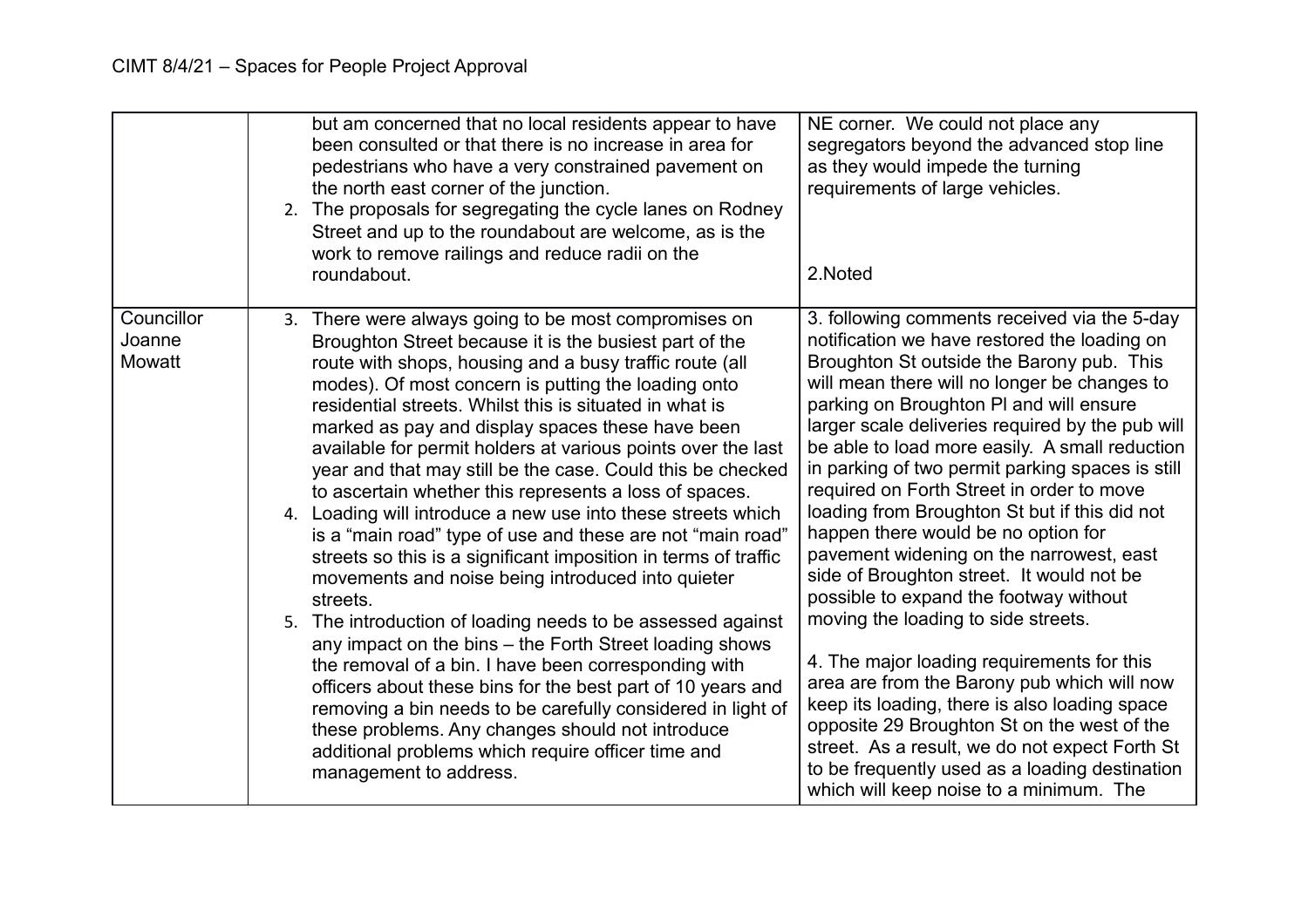|                               |                                                                                                                                                                                                                                                                                                                                                                                                                                                                                                                                                                                                                                                                                                                                                                                                                                                                                                                                                                                                                                                                                                                                                                                                                                                                                         | parking we are converting to loading on Forth<br>Street is outside two commercial premises<br>Fed! And Thomson House so we do not<br>expect noise levels and traffic movements to<br>be significantly raised for residents of Forth<br>St.<br>5. The bins on Forth St will be maintained but<br>about 7m further east, this is marked by the<br>green box on the latest plans. |
|-------------------------------|-----------------------------------------------------------------------------------------------------------------------------------------------------------------------------------------------------------------------------------------------------------------------------------------------------------------------------------------------------------------------------------------------------------------------------------------------------------------------------------------------------------------------------------------------------------------------------------------------------------------------------------------------------------------------------------------------------------------------------------------------------------------------------------------------------------------------------------------------------------------------------------------------------------------------------------------------------------------------------------------------------------------------------------------------------------------------------------------------------------------------------------------------------------------------------------------------------------------------------------------------------------------------------------------|--------------------------------------------------------------------------------------------------------------------------------------------------------------------------------------------------------------------------------------------------------------------------------------------------------------------------------------------------------------------------------|
| Councillor<br>Susan<br>Webber | I have seen thorough and extensive detailed comments from Cllr<br>Mitchell and Cllr Mowat, and I fully endorse and echo their<br>comments.<br>I would like to make one crucial observation regarding the<br>ongoing pursuit of the Spaces for People programme. We now<br>have a route map and timeline for coming out of lockdown and<br>we have a world class vaccination programme where 50% of<br>adults have been vaccinated across the country at the time of<br>my writing this feedback. The use of COVID 19 emergency<br>legislation and the continued justification of the "stakeholder<br>engagement" process is now nearing the end of its legitimacy<br>and it is time we stopped designing and planning for new<br>schemes. Our officer resource at the very least should be used<br>to improve some of the lesser schemes that we are all receiving<br>copious volumes of feedback from, where we are responsible for<br>new conflicts being introduced into people's lives, some 12<br>months now since the initial lockdown. And further pedestrians<br>remain an afterthought with the priority of projects<br>disproportionately favouring cyclists over walking. We should not<br>be progressing forward with ANY additional schemes. This<br>should be halted now. | See response to Cllr Mowatt, above.                                                                                                                                                                                                                                                                                                                                            |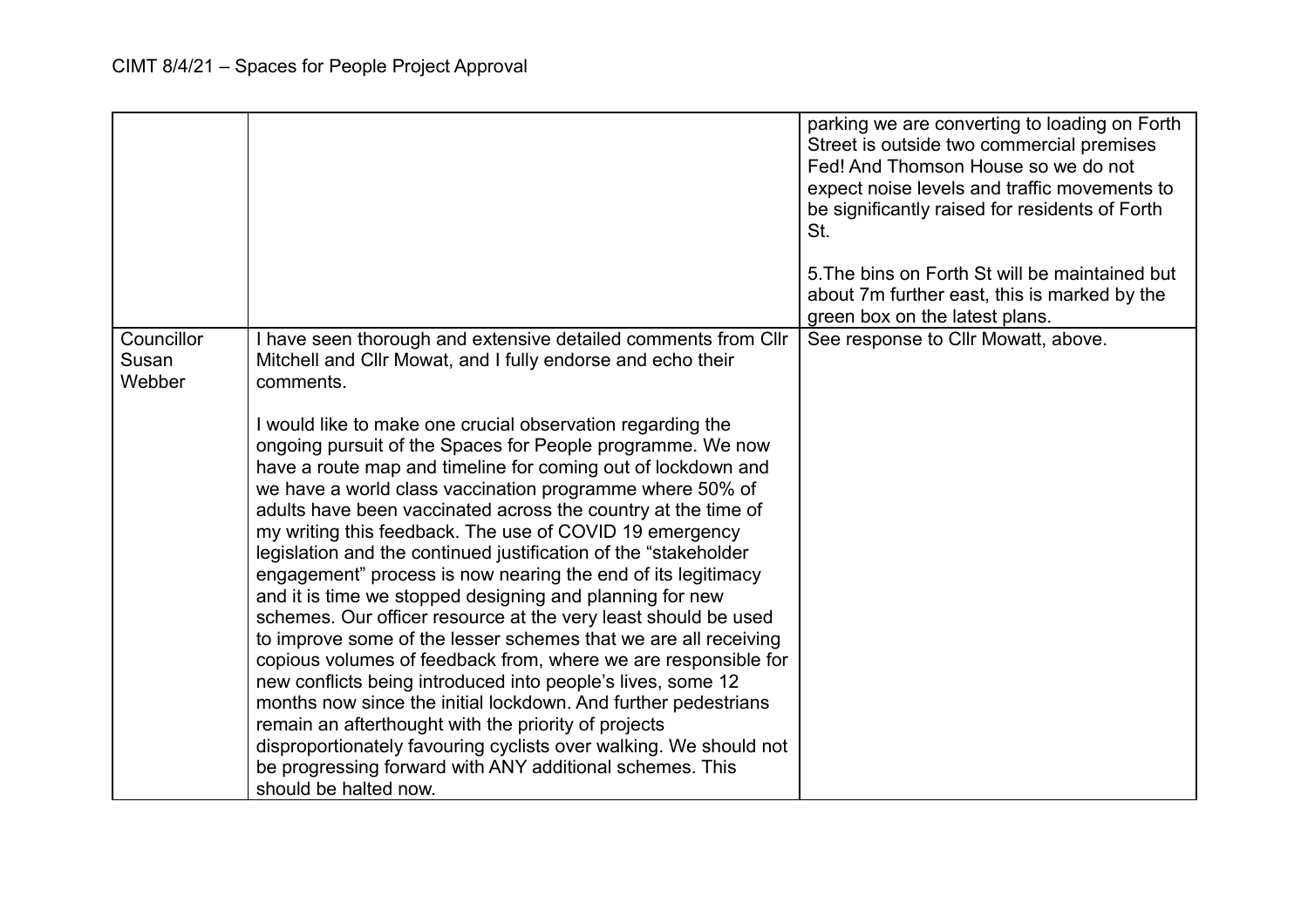| Councillor<br><b>Max Mitchell</b> | Many thanks for seeking my views on this scheme, and my<br>apologies for the late response. I hope you will be able to<br>consider them.<br>There are a lot of positive aspects, removing of railings – fine.<br>Majority of cycleway on Rodney Street/Bellevue - fine.<br>Pavement build-out at Cornwallis Place – fine. Pavement build-<br>out at end of East Claremont Street – fine. Pavement build-out at<br>the end of East/London Street by Broughton St-fine.<br>1. Removing the right-hand turn into Eyre Place. Please retain<br>this for the businesses and residents. Residents in Eyre<br>Place/Terr/Cr and Canon Street are unlikely to be aware and<br>ought to be consulted properly as well as the businesses. I felt<br>like the reasons for keeping it were understood on the Teams<br>meeting but you're doing it anyway. | 1. The project leader contacted Jewsons and<br>The Yard in order to find out their views.<br>Jewsons close in May so it is not an issue for<br>them. The Yard said it would mean a longer<br>journey for some of their visitors until they<br>found alternatives, but it was something they<br>could adapt to. Swept path analysis of larger<br>vehicles were produced by AECOM which<br>showed that although large vehicles could<br>make the right turn, they would need to take<br>up two lanes to do so and run the risk of<br>mounting the narrow kerbs at Eyre PI making<br>this a dangerous manoeuvre. If smaller<br>vehicles had no choice but to approach from<br>the north, they could continue along the B901<br>to turn their car in the broad junction at East<br>Claremont St which is around 300m away.<br>On balance it was felt the improvements to<br>traffic flow were greater than issues created<br>by the right turn removal. If we did not<br>remove it, it would be difficult to remove a<br>lane here and so do anything to improve the<br>footway widths. |
|-----------------------------------|-----------------------------------------------------------------------------------------------------------------------------------------------------------------------------------------------------------------------------------------------------------------------------------------------------------------------------------------------------------------------------------------------------------------------------------------------------------------------------------------------------------------------------------------------------------------------------------------------------------------------------------------------------------------------------------------------------------------------------------------------------------------------------------------------------------------------------------------------|-------------------------------------------------------------------------------------------------------------------------------------------------------------------------------------------------------------------------------------------------------------------------------------------------------------------------------------------------------------------------------------------------------------------------------------------------------------------------------------------------------------------------------------------------------------------------------------------------------------------------------------------------------------------------------------------------------------------------------------------------------------------------------------------------------------------------------------------------------------------------------------------------------------------------------------------------------------------------------------------------------------------------------------------------------------------------------------|
| Councillor<br><b>Max Mitchell</b> | 2.I do feel the need to question the indicative markings at the<br>roundabout. This has been done at Orchard Brae/Comely Bank<br>roundabout, and they're mostly ignored. Oddly, it makes<br>crossing trickier as well because every vehicle looks as though<br>it's coming off at the exit you're waiting to cross over.<br>3. They aren't my constituents, but based on the experience of a<br>friend living off Fountainbridge where you introduced loading                                                                                                                                                                                                                                                                                                                                                                                 | 2. Compliance at Broughton rdbt ought to be<br>better than Orchard Brae as the approaches<br>have been narrowed and the corners built out<br>using segregators with bollards. This should<br>visually tighten the area and discourage<br>speeding. If possible, we will use rumble strip<br>paint on the outside edge of the central<br>hatching to encourage vehicles not to cross it.                                                                                                                                                                                                                                                                                                                                                                                                                                                                                                                                                                                                                                                                                             |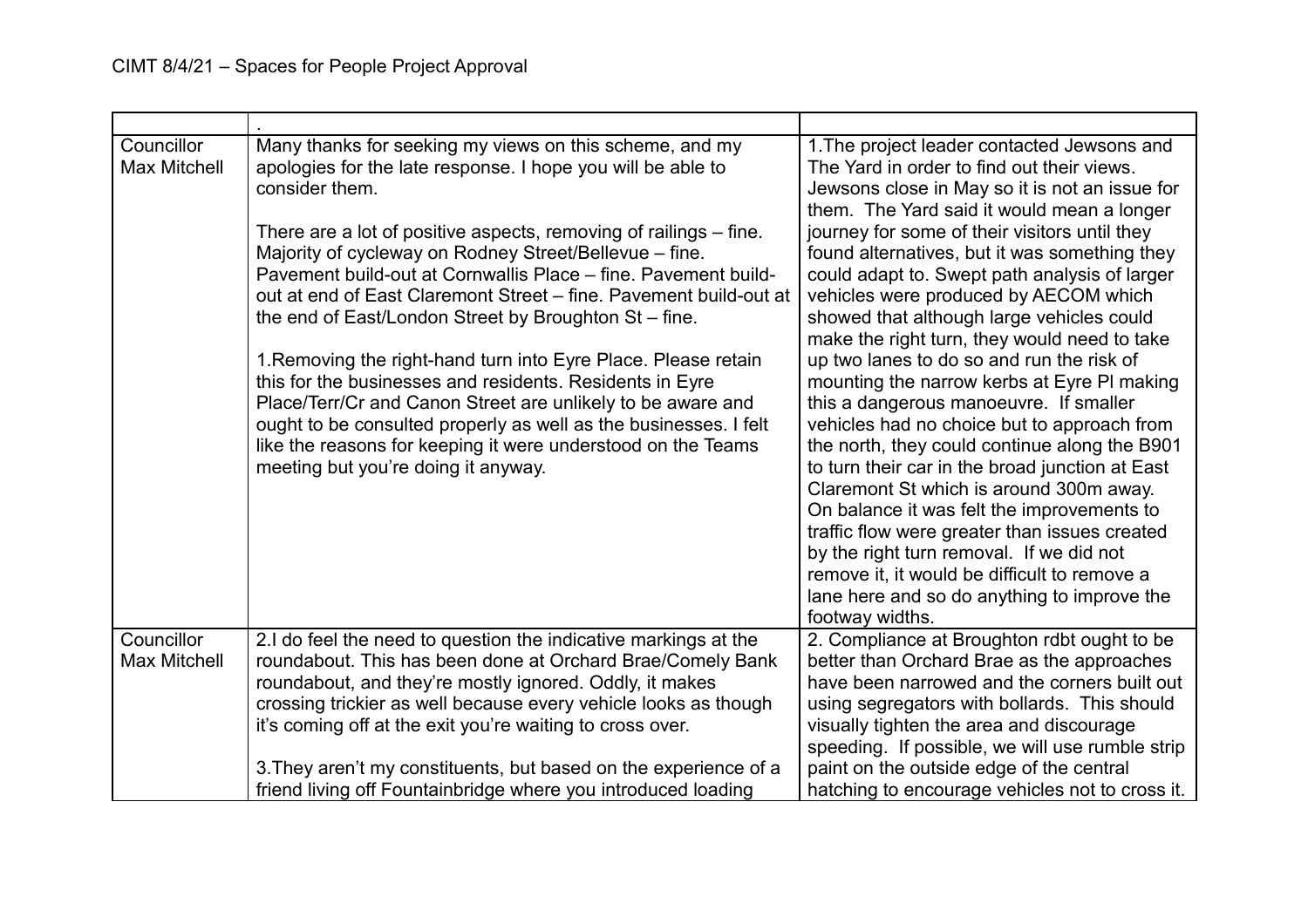| areas off the main stretch, you're doing this here as well. It's an<br>introduction of loading into residential streets (Heriothill Terr,<br>Broughton Place, Forth Street) where there wasn't loading<br>before. You're pushing noise and larger vehicle movements to<br>outside people's homes, which I don't support. Additionally, I<br>note you're removing some parking in residential streets with<br>existing parking pressures. Much like Fountainbridge, I don't<br>think this is wise. | The city centre location should also<br>encourage a more cautious approach to the<br>roundabout. Speeding cars at the<br>roundabout were one of the main issues<br>raised by the commonplace study which<br>these traffic calming measures seek to<br>address.                                                                                                                                                                                                                                                                                                                                                                                                                                                                                                                                                                                                                                                                                                                                                                                                                                                                                  |
|---------------------------------------------------------------------------------------------------------------------------------------------------------------------------------------------------------------------------------------------------------------------------------------------------------------------------------------------------------------------------------------------------------------------------------------------------------------------------------------------------|-------------------------------------------------------------------------------------------------------------------------------------------------------------------------------------------------------------------------------------------------------------------------------------------------------------------------------------------------------------------------------------------------------------------------------------------------------------------------------------------------------------------------------------------------------------------------------------------------------------------------------------------------------------------------------------------------------------------------------------------------------------------------------------------------------------------------------------------------------------------------------------------------------------------------------------------------------------------------------------------------------------------------------------------------------------------------------------------------------------------------------------------------|
| 4. I have concerns that you're ignoring public opinion regarding<br>extended pavements on Broughton Street. My understanding<br>was that the Commonplace tool supported larger pavements on<br>Broughton Street rather than a cycleway. Am I mistaken?                                                                                                                                                                                                                                            | 3. following comments received via the 5-day<br>notification we have restored the loading on<br>Broughton St outside the Barony pub. This<br>will mean there will no longer be changes to<br>parking on Broughton PI and will ensure<br>larger scale deliveries required by the pub will<br>be able to load more easily. A small reduction<br>in parking is still required on Forth Street in<br>order to move loading from Broughton St but<br>if this did not happen there would be no<br>option for pavement widening on the<br>narrowest, east side of Broughton street. It<br>would not be possible to expand any of the<br>footway without moving the loading to side<br>streets. The major loading requirements for<br>this area are from the Barony pub which will<br>now keep its loading, there is also loading<br>space opposite 29 Broughton St on the west<br>of the street. As a result, we do not expect<br>Forth St to be frequently used as a loading<br>destination which will keep noise to a<br>minimum. The parking we are converting to<br>loading on Forth Street is outside two<br>commercial premises Fed! And Thomson |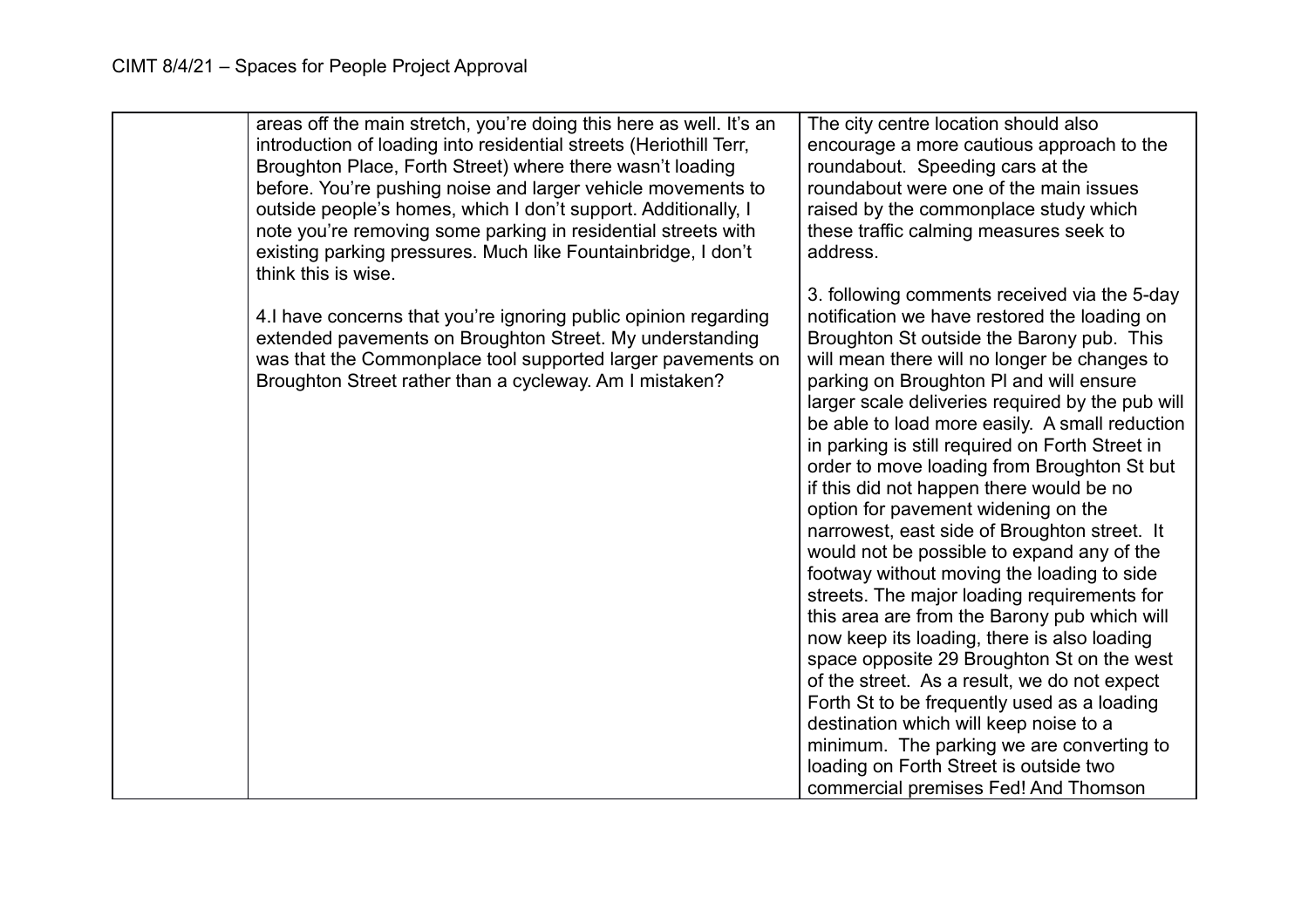|                                  |                                                                                                                                                                                                  | House so we do not expect noise levels and<br>traffic movements to be significantly raised for<br>residents of Forth St.<br>4. It would not be possible to extend the<br>pavements on Broughton St without moving<br>the loading into the side streets. Where it<br>was possible, we have extended the<br>pavement by around 0.7m followed by a 1.5m<br>cycle lane. Cyclists will be coming up the hill<br>here slowly so pedestrians can also use this<br>space when it is clear. The alternative would<br>mean no provision for cyclists on Broughton<br>St and forcing them into a narrower<br>carriageway uphill. Regarding the narrowest<br>part of pavement at the junction of B st and<br>Picardy PI – unfortunately we were told we<br>would not be able to remove the additional<br>southbound lane here due to expectations<br>that tram works would increase traffic in the<br>near future. As much as this would be<br>desirable to the SfP project it was strongly<br>recommended we don't remove it.<br>Regrettably, therefore, there was very little we<br>could do to extend the pavement at this<br>section. |
|----------------------------------|--------------------------------------------------------------------------------------------------------------------------------------------------------------------------------------------------|-------------------------------------------------------------------------------------------------------------------------------------------------------------------------------------------------------------------------------------------------------------------------------------------------------------------------------------------------------------------------------------------------------------------------------------------------------------------------------------------------------------------------------------------------------------------------------------------------------------------------------------------------------------------------------------------------------------------------------------------------------------------------------------------------------------------------------------------------------------------------------------------------------------------------------------------------------------------------------------------------------------------------------------------------------------------------------------------------------------------------------|
| Edinburgh<br><b>Access Panel</b> | We are pleased to see you considering the access requirements<br>of blue badge holders by establishing loading areas in side<br>streets round the corner from new cycle lanes and by restricting | <b>Noted</b>                                                                                                                                                                                                                                                                                                                                                                                                                                                                                                                                                                                                                                                                                                                                                                                                                                                                                                                                                                                                                                                                                                                  |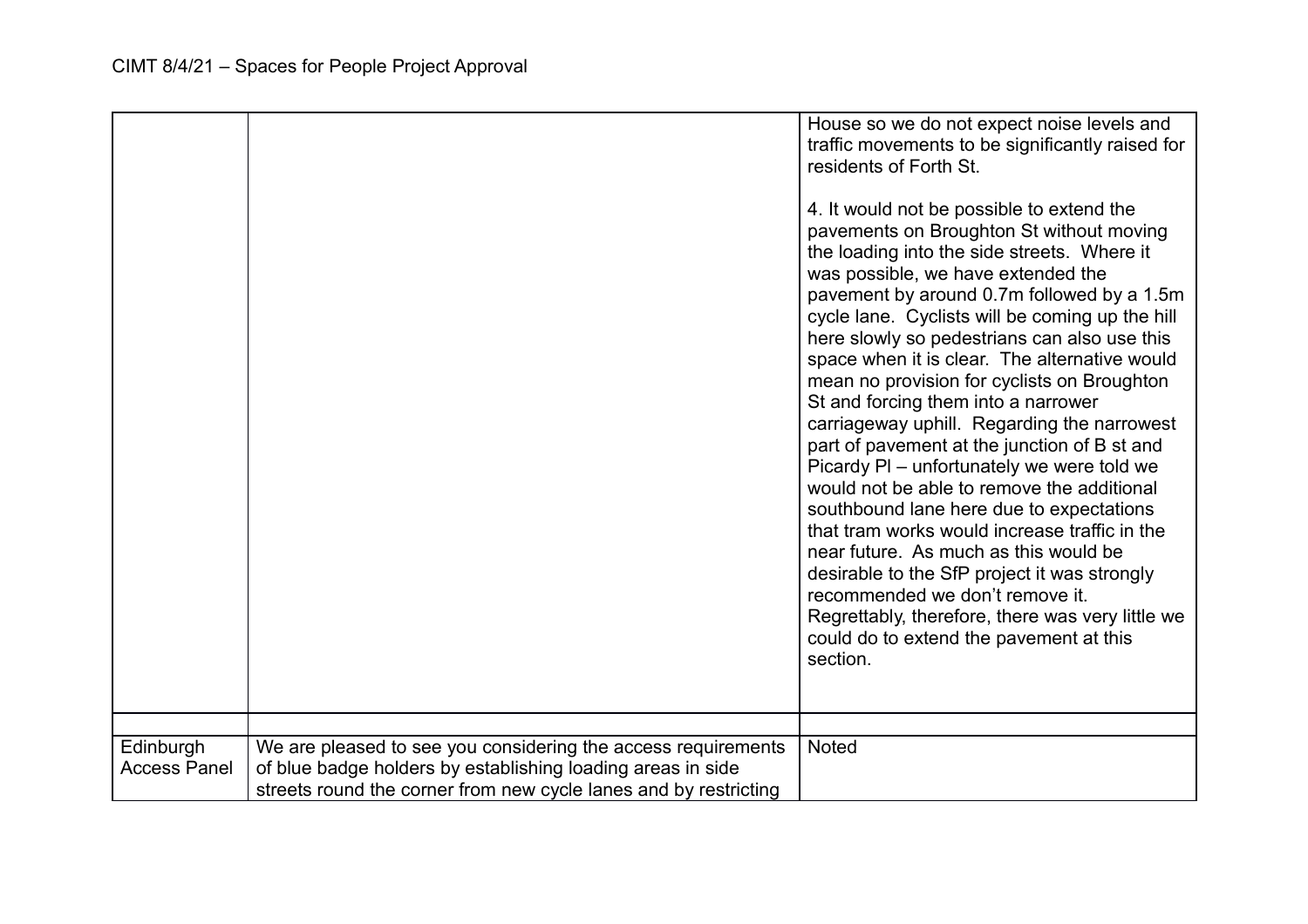|                                    | some parking areas with DYLs and single blips.                                                                                                                                                                                                                                                                                                                                                                                                                                                                                                                                                                                                                                                                                                                                                                                            |                                                                                                                                                                                                                                                                                                                                                                                                                                                                                                                                                        |
|------------------------------------|-------------------------------------------------------------------------------------------------------------------------------------------------------------------------------------------------------------------------------------------------------------------------------------------------------------------------------------------------------------------------------------------------------------------------------------------------------------------------------------------------------------------------------------------------------------------------------------------------------------------------------------------------------------------------------------------------------------------------------------------------------------------------------------------------------------------------------------------|--------------------------------------------------------------------------------------------------------------------------------------------------------------------------------------------------------------------------------------------------------------------------------------------------------------------------------------------------------------------------------------------------------------------------------------------------------------------------------------------------------------------------------------------------------|
|                                    | Please remember that for many disabled people their only option<br>for getting about is to use a private car and their blue badge. It's<br>therefore important to ensure that the availability of parking<br>opportunities for them after the measures have been<br>implemented is comparable to the current availability.                                                                                                                                                                                                                                                                                                                                                                                                                                                                                                                |                                                                                                                                                                                                                                                                                                                                                                                                                                                                                                                                                        |
| Edinburgh<br><b>Living Streets</b> | The benefits to pedestrians in the proposal seem to be very<br>limited (but welcome) mostly apparently at the East London St<br>roundabout.                                                                                                                                                                                                                                                                                                                                                                                                                                                                                                                                                                                                                                                                                               | <b>Noted</b>                                                                                                                                                                                                                                                                                                                                                                                                                                                                                                                                           |
|                                    | 1. The proposals should include extra pedestrian space on<br>Broughton Street. At the top (Picardy) end of the street, there are<br>sections of pavement on the east side (the busiest part of a busy<br>street) where the pavement is less than 2 metres wide. This is<br>below the councils 'absolute minimum' standard for *any* street,<br>let alone a busy one like Broughton and this must be addressed<br>if the 'spaces for people' objectives are to be achieved.<br>2. We also would like to see removal of street clutter (for<br>example, there are several unnecessary signage poles) as part<br>of the scheme, and review of pedestrian phases at signals to<br>provide better pedestrian priority. The opportunity should also be<br>taken to carry out some basic repairs to the paving where it is<br>particularly poor. | 1. Regarding the narrowest part of pavement<br>at the junction of B st and Picardy PI-<br>unfortunately we were told we would not be<br>able to remove the additional southbound<br>lane here due to expectations that tram works<br>would increase traffic in the near future. As<br>much as this would be desirable within the<br>SfP project it was strongly recommended we<br>don't remove it. Regrettably, therefore, there<br>was very little we could do to extend the<br>pavement at this section.<br>2. The designers have been instructed to |
|                                    |                                                                                                                                                                                                                                                                                                                                                                                                                                                                                                                                                                                                                                                                                                                                                                                                                                           | remove street clutter wherever possible as<br>part of this project. Most notable will be the<br>removal of most of the railings at Broughton<br>Roundabout and the Canonmills Junction.                                                                                                                                                                                                                                                                                                                                                                |
| <b>SPOKES</b>                      | Spokes strongly supports these proposals for safer cycling. This<br>route is extremely important for cycling and is much preferred to                                                                                                                                                                                                                                                                                                                                                                                                                                                                                                                                                                                                                                                                                                     | noted                                                                                                                                                                                                                                                                                                                                                                                                                                                                                                                                                  |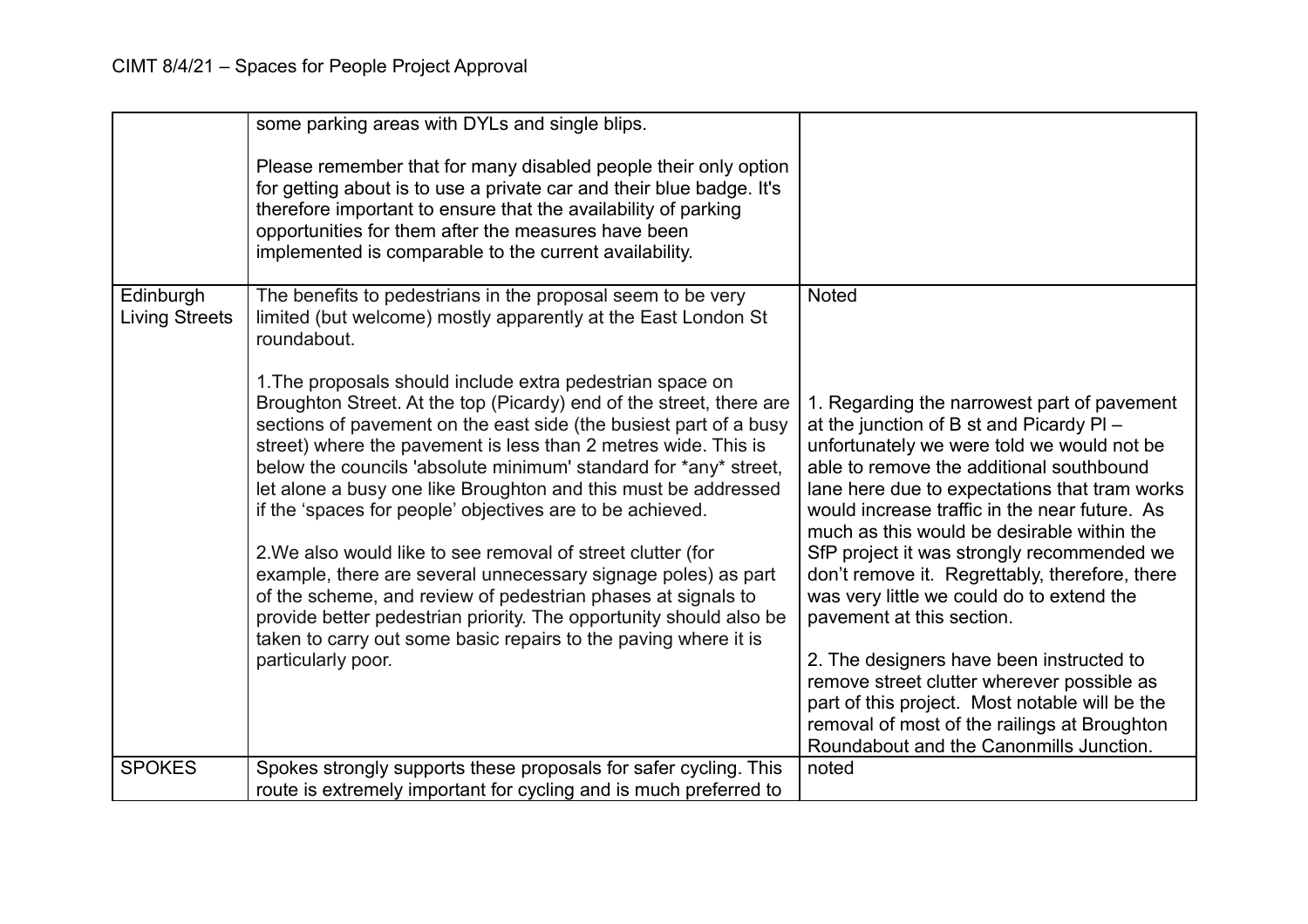|               | alternative routes that others have suggested as alternatives. It<br>brings people on bikes to the local facilities as well as offering<br>the route with the least steep gradient and an excellent surface,<br>linking directly to the cycleways connecting to Picardy Place and<br>beyond.                                                                                                                                                                                                                                                                                                                                                                                                                                                                                                                                                                                                                                                                                                                                                                                                                                                                             |                                                                                                                                                                                                                                                                                                                                                                                                                                                                                                |
|---------------|--------------------------------------------------------------------------------------------------------------------------------------------------------------------------------------------------------------------------------------------------------------------------------------------------------------------------------------------------------------------------------------------------------------------------------------------------------------------------------------------------------------------------------------------------------------------------------------------------------------------------------------------------------------------------------------------------------------------------------------------------------------------------------------------------------------------------------------------------------------------------------------------------------------------------------------------------------------------------------------------------------------------------------------------------------------------------------------------------------------------------------------------------------------------------|------------------------------------------------------------------------------------------------------------------------------------------------------------------------------------------------------------------------------------------------------------------------------------------------------------------------------------------------------------------------------------------------------------------------------------------------------------------------------------------------|
| <b>SPOKES</b> | 1. It is disappointing that the scheme does not include cycle<br>segregation on the West side of Broughton Street and<br>extremely disappointing that the segregation on the East<br>side does not extend to the top of the street.<br>2. We are grateful for the opportunity that we have had to work<br>with the local community and proposers on the development of<br>this scheme. This has enabled us to understand and accept the<br>restrictions and challenges to the scheme, as well as being able<br>to suggest several detail improvements that have been agreed<br>and have resulted in a scheme that still offers significant safety<br>improvements.<br>We are pleased to see large sections of segregated cycleway<br>along this key route. This will give a great opportunity to trial the<br>reallocation of road space and increased prioritisation of active<br>travel in the area, making walking and cycling a more attractive<br>option and helping with social distancing. We also welcome the<br>speed reducing measures of narrower traffic lanes along the<br>route in general and especially at the dangerous Broughton<br>Street roundabout. | 1. Given the reasons cited above, namely the<br>inability to remove the extra southbound lane<br>at the junction of Picardy PI and opposition to<br>moving loading bays onto side streets it was<br>sadly not possible to create a consistent cycle<br>lane with the dimensions we had to work with.<br>With public approval it will possible to build on<br>these alterations in the future with a formal<br>TRO process to make permanent changes<br>and carry out civils works.<br>2. noted |
| <b>SPOKES</b> | In addition to our main point above, about insufficient segregated<br>provision, we have a few more detailed comments which we<br>think would improve the scheme, and we hope these can be<br>considered (apologies that some have not been raised before,                                                                                                                                                                                                                                                                                                                                                                                                                                                                                                                                                                                                                                                                                                                                                                                                                                                                                                               | 1. Following these suggestions we have<br>added 'SLOW' markings to the northbound<br>lane at B St. Monitoring will be carried out as<br>standard across all SfP schemes.                                                                                                                                                                                                                                                                                                                       |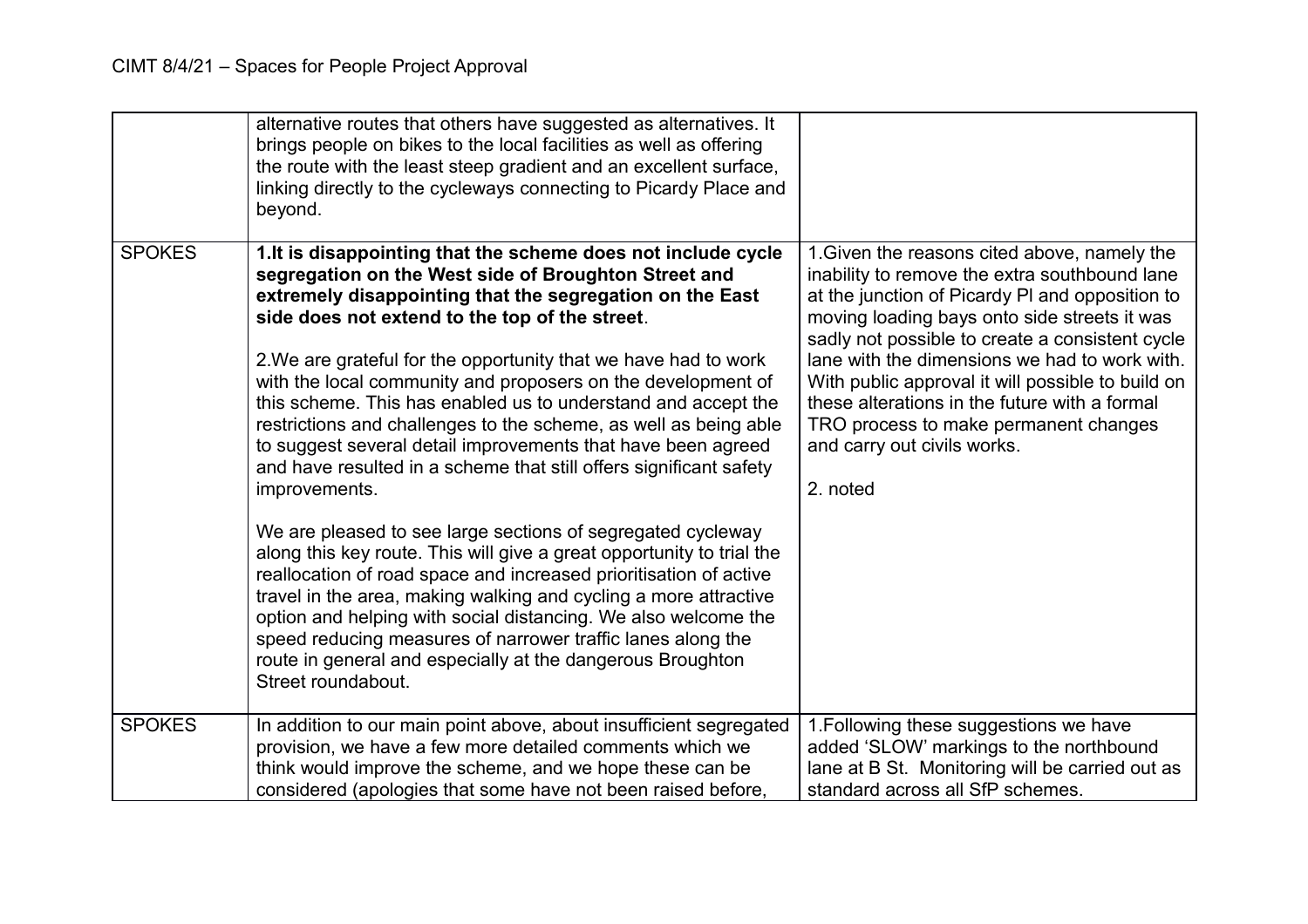|  | but we have had new feedback from colleagues):                |                                                                                           |
|--|---------------------------------------------------------------|-------------------------------------------------------------------------------------------|
|  | 1. The proposed measures do not sufficiently address          |                                                                                           |
|  | concerns about the existing danger from traffic speeding      |                                                                                           |
|  | down Broughton Street. The narrower lanes will help to        |                                                                                           |
|  | reduce speeds at these locations, but where there are         |                                                                                           |
|  | unoccupied loading and parking bays, a large open space       |                                                                                           |
|  | will remain as now, with nothing to control traffic speed.    |                                                                                           |
|  | The implementation should be monitored to see whether         |                                                                                           |
|  | further measures are necessary.                               |                                                                                           |
|  | 2. Sheet GA1 notes a 20m gap in the defenders to allow        | 2. There is currently no alternative location for                                         |
|  | refuse vehicles to make required manoeuvres. We               | these bins given the requirements for bins to                                             |
|  | presume that this is for emptying the bins at the bottom of   | be within a set distance of residents and the                                             |
|  | the lane. Could the bins be moved so that this manoeuvre      | fact that they can't be placed on the B901.                                               |
|  | is not required?                                              |                                                                                           |
|  | 3. Sheet GA2 We suggested at our last discussion that         | 3. Following this suggestion we have added                                                |
|  | cyclists heading from Canonmills to Rodney Street need        | an advisory cycle lane marking to run across                                              |
|  | protection from drivers "left-hooking" them when turning      | the junction in order to warn drivers of the left                                         |
|  | into Broughton Road. As the lane bends to the right,          | hook and to discourage cyclists from hugging                                              |
|  | cyclists need to be in a primary position so that their       | the kerb line. Red Screed was not felt to be                                              |
|  | direction is clear. One suggestion is a short red strip along | appropriate here as it would quickly be worn                                              |
|  | their "desire line" like the implementation at Jock's Lodge   | off by the volumes of traffic.                                                            |
|  | on the A1 (although the junction geometry is more             |                                                                                           |
|  | straightforward there and the red strips a bit too far to the | 4.Yes                                                                                     |
|  | nearside.)                                                    |                                                                                           |
|  | 4. Sheet GA2 Please confirm that the sign at the stop simply  | 5. There is nothing we can do here without<br>civils work which are not possible within a |
|  | marked "existing bus stop" will be moved further down the     | temporary scheme.                                                                         |
|  | road to a lamppost.                                           |                                                                                           |
|  | 5. There is a segregated cycle contraflow at this end of Eyre | 6. Considering that cyclists will be protected                                            |
|  | Place. Can any space be created to allow cyclists to stay     | by segregators and the pavement here is                                                   |
|  | on the carriageway or somehow share space with                | narrow at only around 2m it was felt that the                                             |
|  | pedestrians so that they do not have to dismount to turn      | balance of gains to pedestrians and cyclists                                              |
|  | left?                                                         |                                                                                           |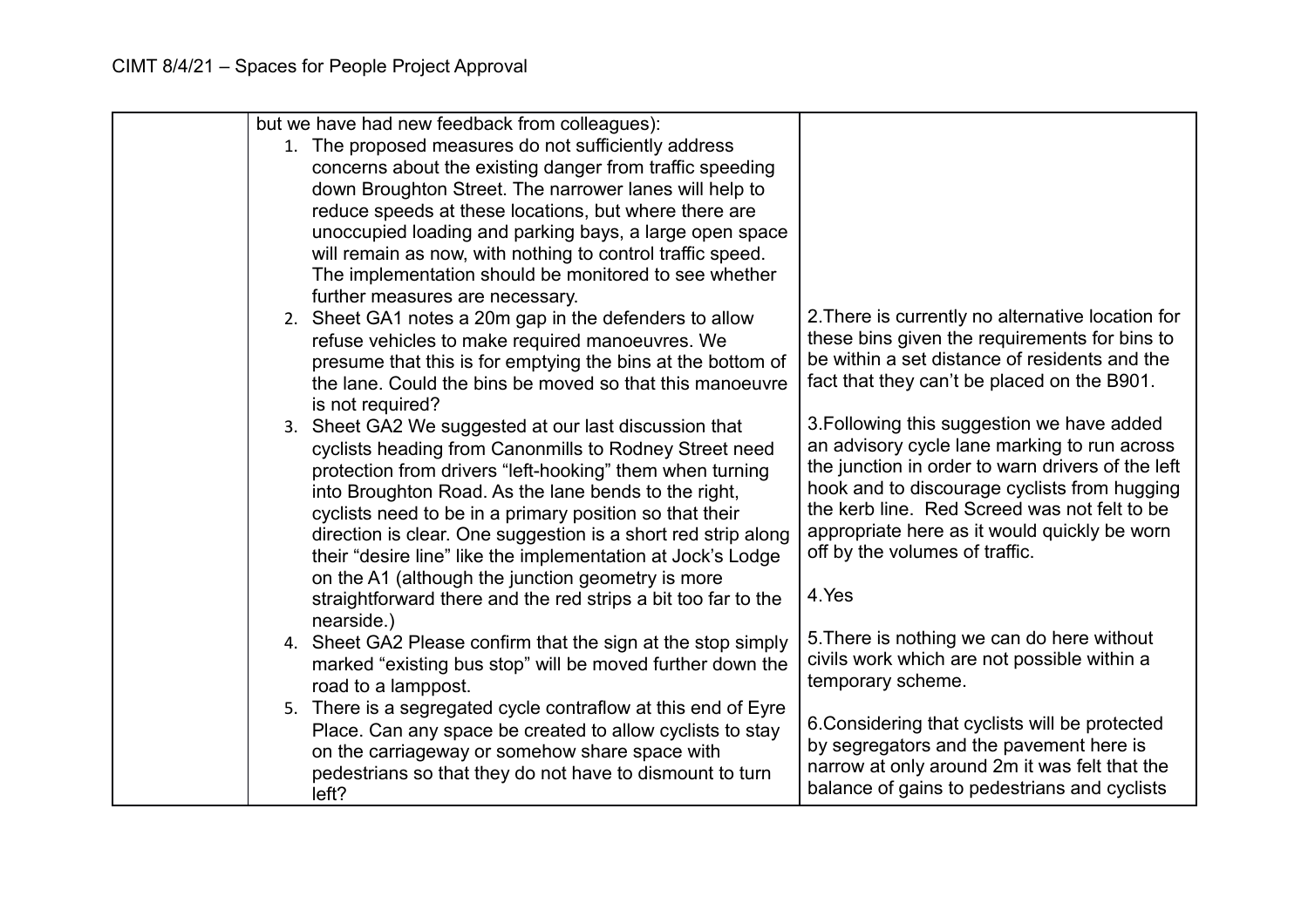|               | 6. Sheet GA3 and elsewhere. Where the carriageway is<br>narrow, only 3.25m in some places, vehicles are likely to<br>pass awfully close to cyclists in a fairly narrow cycleway<br>(1.5m). In some of these locations, the footway has been<br>significantly widened, eg by 1.75m on this sheet. Would it<br>be possible to reduce the footway widening at such<br>locations by 0.5m and add a buffer space of 0.5m<br>between the cycleway and the traffic lane?                                                                                                                                                                                                                                                                                                                                                                                                                                                                                                                                                                                 | here was adequate and not necessitating<br>alteration.                                                                                                                                            |
|---------------|---------------------------------------------------------------------------------------------------------------------------------------------------------------------------------------------------------------------------------------------------------------------------------------------------------------------------------------------------------------------------------------------------------------------------------------------------------------------------------------------------------------------------------------------------------------------------------------------------------------------------------------------------------------------------------------------------------------------------------------------------------------------------------------------------------------------------------------------------------------------------------------------------------------------------------------------------------------------------------------------------------------------------------------------------|---------------------------------------------------------------------------------------------------------------------------------------------------------------------------------------------------|
| <b>SPOKES</b> | 7. Sheet GA6 At the pedestrian refuge to the North of Albany<br>Street, the cycleway shouldn't deviate to the nearside and<br>should start to widen sooner and more gradually up to the<br>refuge pinch point. Also, we would suggest terminating<br>the lane at the refuge, so that cyclists can maintain a<br>primary position in the lead up to the subsequent junction,<br>rather than returning to the kerbside for the junction. See<br>diagram for both these suggestions.<br>Furthermore, when traffic is queuing back from the<br>signals at the top of the street, vehicle often block the<br>carriageway at the pinchpoint, making it impossible for<br>cyclists to pass and for pedestrians to cross. Could a<br>yellow box be painted on the carriageway on the east side<br>of the refuge? If the cycle markings start further back (as<br>suggested) and the cycle logo was moved further back,<br>perhaps the markings would not need to continue through<br>the pinch-point, so as not to clash with the yellow box<br>markings. | 7. We will be adding KEEP CLEAR lettering<br>between the island and the kerb to prevent<br>stationary vehicles blocking the drop kerb for<br>pedestrians and preventing cycles from<br>filtering. |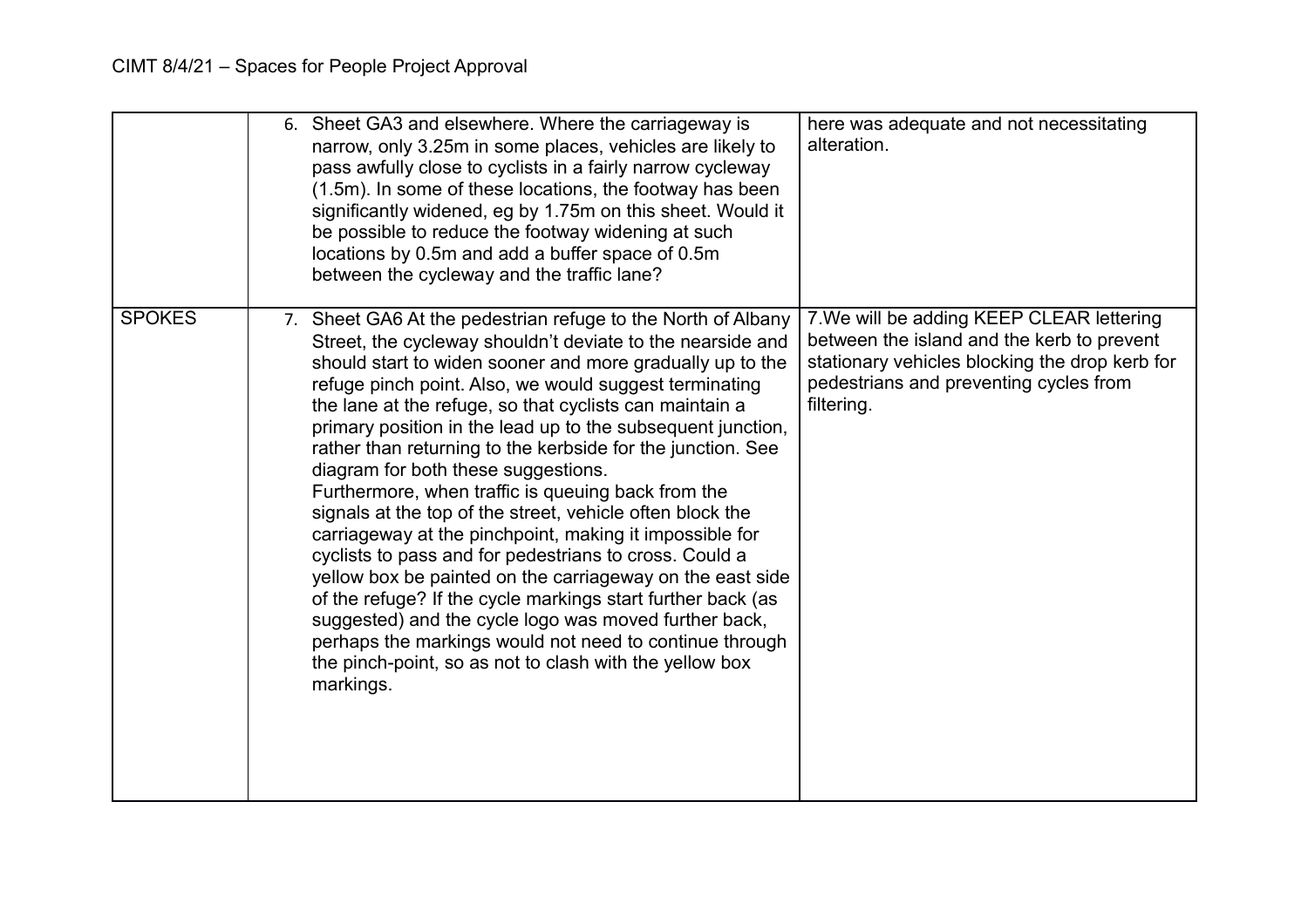|               | \$<br>0.<br><b>DING ONLY</b>                                                                                                                                                                                                                                                                                                                                                                                                                                                                                                                                                                                                                                                                                                                                                                                                                                                                                                                                                                                               | 8. We will be changing this to double yellow<br>lines and single blip to prevent all but<br>disabled parking and loading only at restricted<br>times.<br>9.Noted<br>10.I will instruct the designers to add the |
|---------------|----------------------------------------------------------------------------------------------------------------------------------------------------------------------------------------------------------------------------------------------------------------------------------------------------------------------------------------------------------------------------------------------------------------------------------------------------------------------------------------------------------------------------------------------------------------------------------------------------------------------------------------------------------------------------------------------------------------------------------------------------------------------------------------------------------------------------------------------------------------------------------------------------------------------------------------------------------------------------------------------------------------------------|-----------------------------------------------------------------------------------------------------------------------------------------------------------------------------------------------------------------|
|               |                                                                                                                                                                                                                                                                                                                                                                                                                                                                                                                                                                                                                                                                                                                                                                                                                                                                                                                                                                                                                            | cycle logo in addition to the SLOW lettering<br>mentioned above.                                                                                                                                                |
|               | 8. The single yellow line outside numbers 19 to 29<br>Broughton Street should have no loading added to keep<br>the space clear during the day. A single vehicle stopped<br>here not only blocks the lane for cyclists, but often leads<br>to a single line of queuing traffic all the way down<br><b>Broughton Street.</b><br>9. We note that there is currently an arrow beyond the ASL<br>at the top of Broughton Street to indicate access to the<br>segregated cycleway on Picardy Place. Could a feeder<br>cycle lane to the ASL be added and extend it towards the<br>left arrow to the segregated lane. Cycle access to the<br>Picardy Place island is not straightforward and should<br>continue to be reviewed further during the lifespan of this<br>project.<br>10. On the west side of Broughton Street near the top, add a<br>cycle logo in the centre of the traffic lane at the refuge<br>before Albany Street to encourage cyclists to "Take the<br>lane" and to advise drivers to watch out for cyclists. |                                                                                                                                                                                                                 |
| <b>Spokes</b> | <b>Additional comments:</b>                                                                                                                                                                                                                                                                                                                                                                                                                                                                                                                                                                                                                                                                                                                                                                                                                                                                                                                                                                                                | 1.noted                                                                                                                                                                                                         |
|               | 1. Please can you include fixing some of the poor road surfaces                                                                                                                                                                                                                                                                                                                                                                                                                                                                                                                                                                                                                                                                                                                                                                                                                                                                                                                                                            |                                                                                                                                                                                                                 |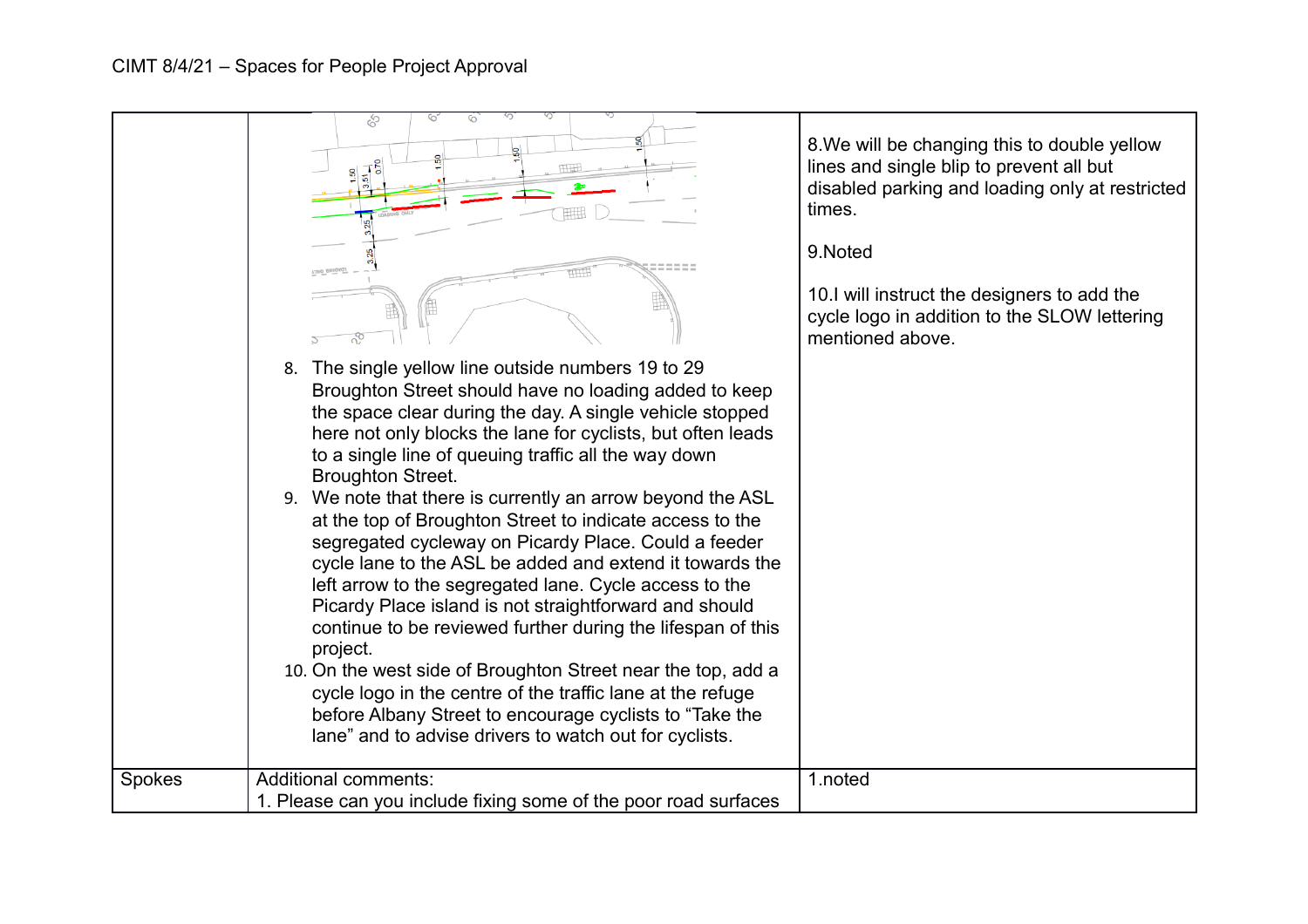|                                                             | especially on Rodney St - I can highlight if necessary.<br>2. A point for pedestrians, can the existing protected space on<br>the west side of the junction with York Place be better utilised as<br>a footway extension?                                                                                                                                                                                                                                                                                                                                                                                                                                                                                                                                                                                                                                                                                                                                                                                                                       | 2. This is not possible with the spaces<br>available and looking at vehicle swept paths |
|-------------------------------------------------------------|-------------------------------------------------------------------------------------------------------------------------------------------------------------------------------------------------------------------------------------------------------------------------------------------------------------------------------------------------------------------------------------------------------------------------------------------------------------------------------------------------------------------------------------------------------------------------------------------------------------------------------------------------------------------------------------------------------------------------------------------------------------------------------------------------------------------------------------------------------------------------------------------------------------------------------------------------------------------------------------------------------------------------------------------------|-----------------------------------------------------------------------------------------|
|                                                             |                                                                                                                                                                                                                                                                                                                                                                                                                                                                                                                                                                                                                                                                                                                                                                                                                                                                                                                                                                                                                                                 |                                                                                         |
| New Town<br>and<br><b>Broughton</b><br>Community<br>Council | While we welcome some aspects of the current plans, we wish<br>to express our disappointment with the overall package of<br>measures. The current proposals do not address many of the<br>points highlighted in the feedback from the Commonplace<br>Mapping conducted last year and make too few meaningful<br>improvements to pedestrian and cyclist safety in line with the<br>aims of the Spaces for People programme.<br>We do recognise that there are significant constraints on what<br>can be implemented at present due to the Trams project both in<br>terms of current traffic diversions and the future plans for the<br>relocation of the tram stop from York Place to Picardy Place<br>scheduled for later this year. We understand that the traffic<br>management plans for the tram stop work are due to be<br>published by the end of this month. Given that this critical<br>information is imminent it would appear sensible to defer any<br>decisions on the Broughton Street end of the route until that is<br>available. |                                                                                         |
| New Town<br>and<br><b>Broughton</b>                         | As noted, there are some aspects of the measures that we<br>would like to see implemented as soon as possible including:                                                                                                                                                                                                                                                                                                                                                                                                                                                                                                                                                                                                                                                                                                                                                                                                                                                                                                                        | 1.noted                                                                                 |
| Community                                                   | Widening of the pavement from Canonmills to<br>1.                                                                                                                                                                                                                                                                                                                                                                                                                                                                                                                                                                                                                                                                                                                                                                                                                                                                                                                                                                                               |                                                                                         |
| Council                                                     | the junction with Broughton Road particularly on the                                                                                                                                                                                                                                                                                                                                                                                                                                                                                                                                                                                                                                                                                                                                                                                                                                                                                                                                                                                            | 2.noted                                                                                 |
|                                                             | east side where the space for pedestrians is                                                                                                                                                                                                                                                                                                                                                                                                                                                                                                                                                                                                                                                                                                                                                                                                                                                                                                                                                                                                    |                                                                                         |
|                                                             | extremely limited. We recognise that this has required a                                                                                                                                                                                                                                                                                                                                                                                                                                                                                                                                                                                                                                                                                                                                                                                                                                                                                                                                                                                        |                                                                                         |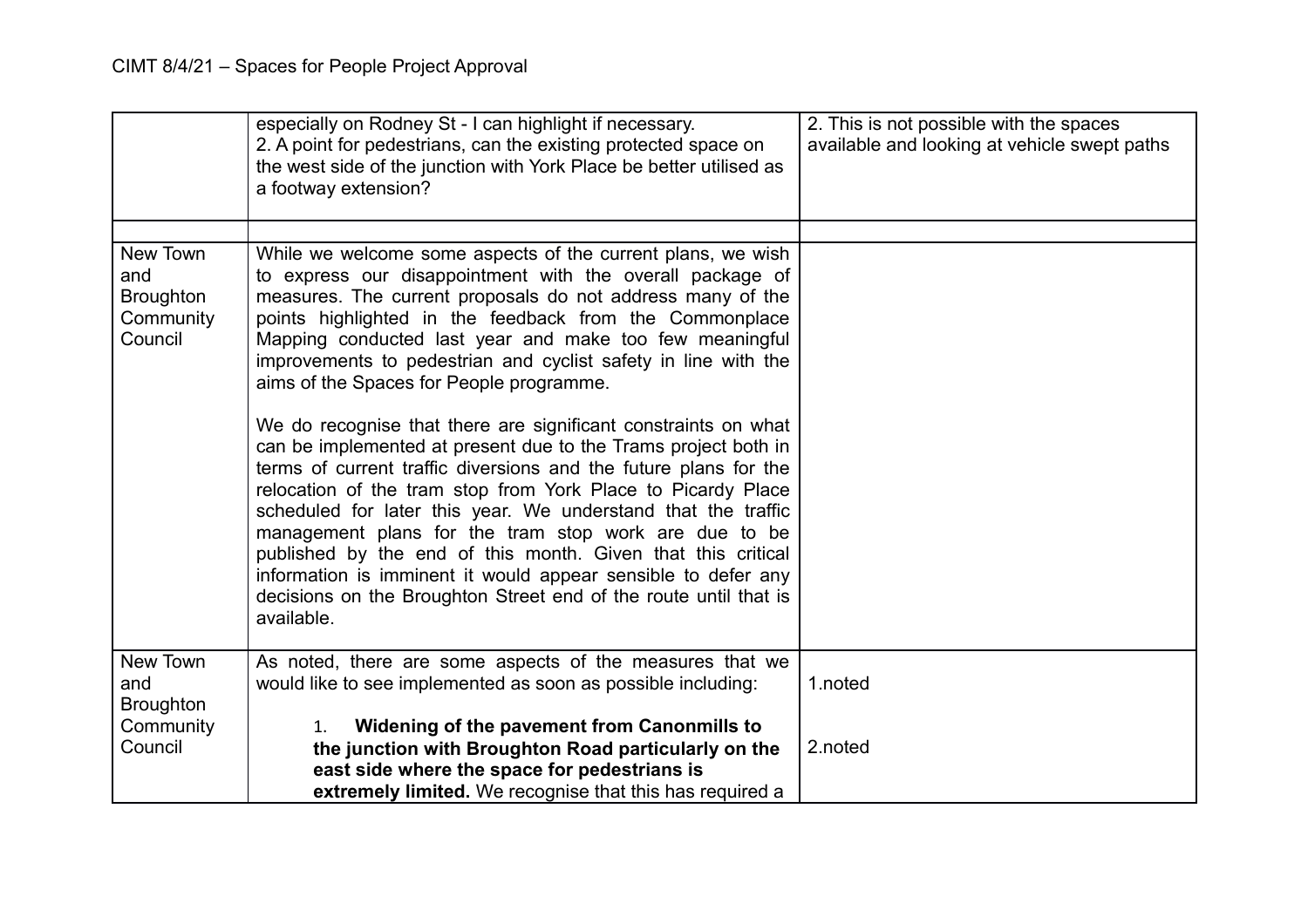|                         | reduction in the number of southbound lanes which will<br>inevitably lead to increased saturation at this junction.<br>The stopping of the right hand turn into Eyre Place may<br>partially offset the loss of a lane but it is important that the<br>consequences of these changes are subject to close<br>monitoring once implemented to confirm that any<br>increase in congestion is acceptable.<br>The build out of the pavements at the junctions<br>2.<br>with Cornwallis Place and Barony Street. These<br>changes will make these junctions safer for pedestrians<br>and in the latter case provide some welcome additional<br>outside space for hospitality businesses. We understand<br>that the original proposals to build out the island at the<br>East Claremont Street junction have had to be revised to<br>meet the needs of Lothian Buses. As a alternative,<br>perhaps the measures could include a raised table at this<br>junction to slow down traffic especially that turning into<br>East Claremont Street in order to improve pedestrian<br>safety. |                                                                                          |
|-------------------------|-------------------------------------------------------------------------------------------------------------------------------------------------------------------------------------------------------------------------------------------------------------------------------------------------------------------------------------------------------------------------------------------------------------------------------------------------------------------------------------------------------------------------------------------------------------------------------------------------------------------------------------------------------------------------------------------------------------------------------------------------------------------------------------------------------------------------------------------------------------------------------------------------------------------------------------------------------------------------------------------------------------------------------------------------------------------------------|------------------------------------------------------------------------------------------|
| New Town                | There are though some aspects of the proposals that we don't                                                                                                                                                                                                                                                                                                                                                                                                                                                                                                                                                                                                                                                                                                                                                                                                                                                                                                                                                                                                                  |                                                                                          |
| and<br><b>Broughton</b> | support as we regard them as having a negative effect on<br>pedestrian and cyclist safety as well as an adverse impact on                                                                                                                                                                                                                                                                                                                                                                                                                                                                                                                                                                                                                                                                                                                                                                                                                                                                                                                                                     | 1.A dynamic risk assessment was carried out<br>and a Guardrail Assessment completed with |
| Community               | residents and local businesses including:                                                                                                                                                                                                                                                                                                                                                                                                                                                                                                                                                                                                                                                                                                                                                                                                                                                                                                                                                                                                                                     | the assistance of the Road Safety Team. It                                               |
| Council                 |                                                                                                                                                                                                                                                                                                                                                                                                                                                                                                                                                                                                                                                                                                                                                                                                                                                                                                                                                                                                                                                                               | was felt that guardrails were overall                                                    |
|                         | While we support changes to the Broughton<br>1.                                                                                                                                                                                                                                                                                                                                                                                                                                                                                                                                                                                                                                                                                                                                                                                                                                                                                                                                                                                                                               | detrimental to safety as they corral                                                     |
|                         | Roundabout to slow traffic and improve pedestrian                                                                                                                                                                                                                                                                                                                                                                                                                                                                                                                                                                                                                                                                                                                                                                                                                                                                                                                                                                                                                             | pedestrians into crossing points far from the                                            |
|                         | access we do not agree with the removal of the                                                                                                                                                                                                                                                                                                                                                                                                                                                                                                                                                                                                                                                                                                                                                                                                                                                                                                                                                                                                                                | desire lines. This tempts pedestrians                                                    |
|                         | railings without changes to the position of the                                                                                                                                                                                                                                                                                                                                                                                                                                                                                                                                                                                                                                                                                                                                                                                                                                                                                                                                                                                                                               | especially nearby school pupils to walk                                                  |
|                         | crossings as we believe this will actually make the                                                                                                                                                                                                                                                                                                                                                                                                                                                                                                                                                                                                                                                                                                                                                                                                                                                                                                                                                                                                                           | around or vault the railing whilst momentarily                                           |
|                         | junction more dangerous for pedestrians including the                                                                                                                                                                                                                                                                                                                                                                                                                                                                                                                                                                                                                                                                                                                                                                                                                                                                                                                                                                                                                         | taking their attention from oncoming traffic.                                            |
|                         | children walking to the nearby Drummond High School                                                                                                                                                                                                                                                                                                                                                                                                                                                                                                                                                                                                                                                                                                                                                                                                                                                                                                                                                                                                                           | They could then be pinned against the railing                                            |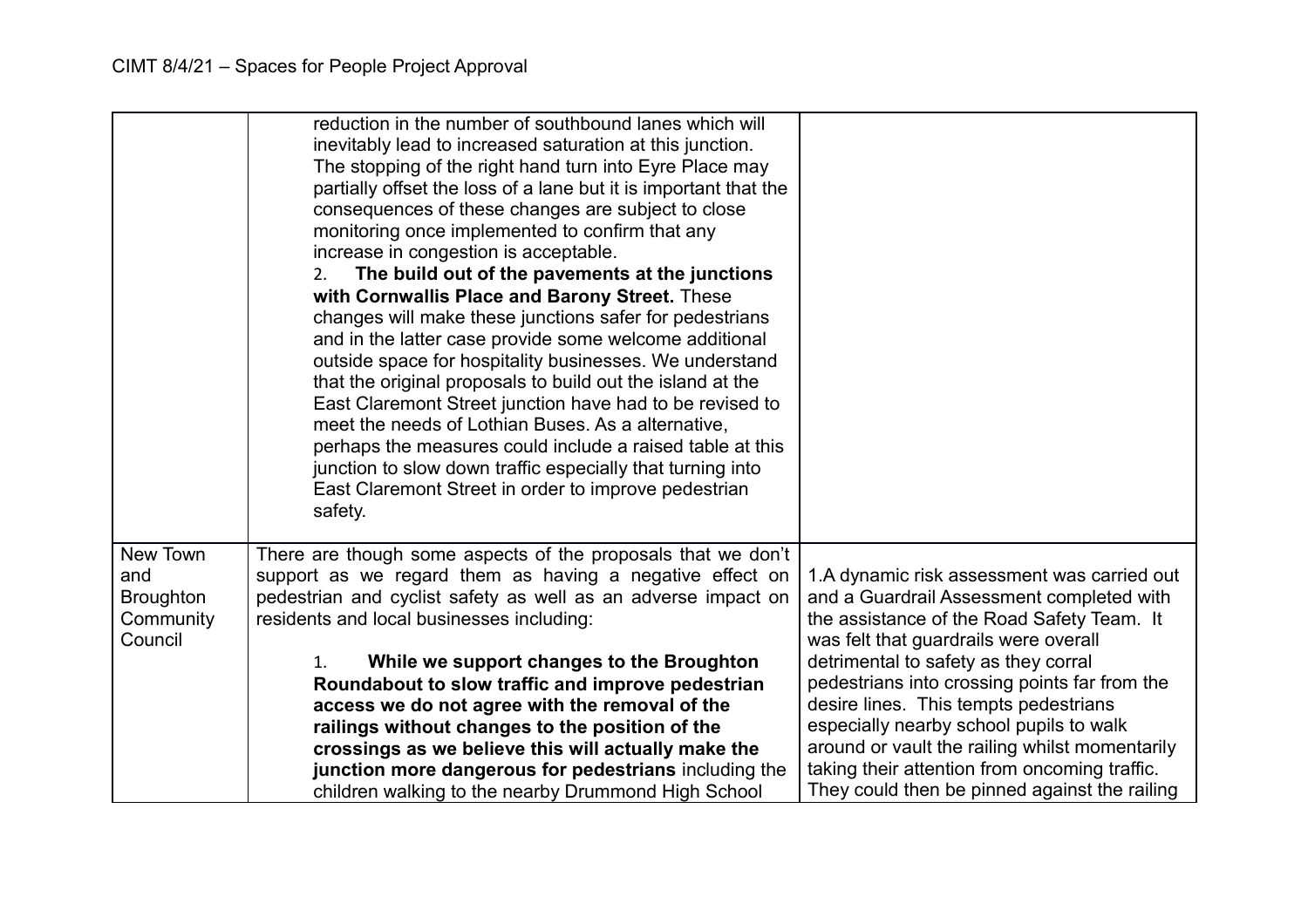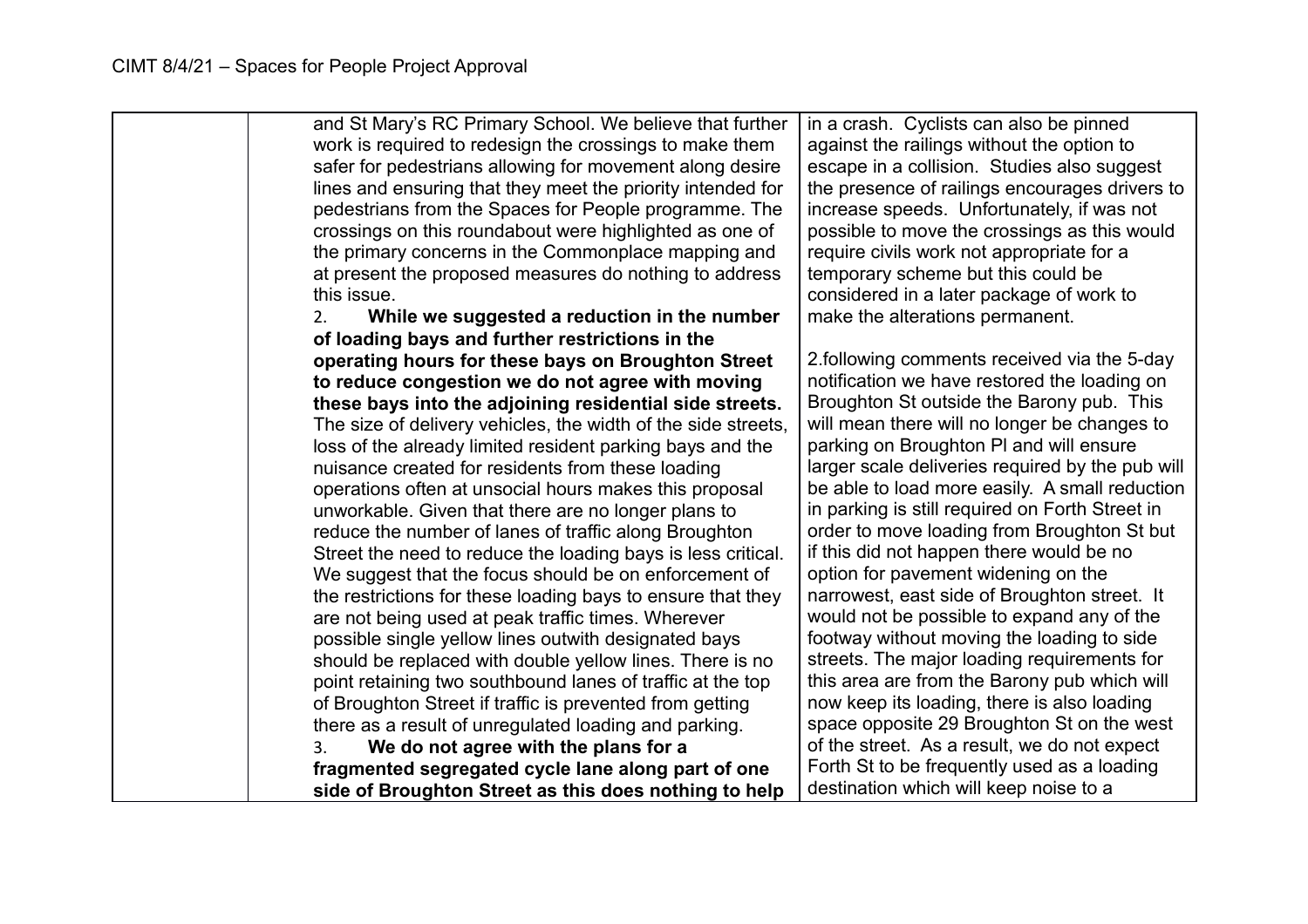|                                                             | the less experienced cyclists that such measures are<br>intended to help. The current proposals ignore a<br>nationally recognised safe cycle route that is just one<br>street away from Broughton Street. Given that there is not<br>space for a cycle lane along the whole length of<br>Broughton Street and with the proximity of National Cycle<br>Route 75, the priority should be to ensure improved<br>connectivity with this designated route. This would allow<br>cyclists to connect with the installed and planned cycle<br>infrastructure through the centre of Edinburgh and<br>beyond. Specifically we have proposed that a new<br>segregated cycle lane should be installed from north of<br>the Broughton Roundabout, along London Street to<br>connect with NCR 75 along Dublin Street. This route is<br>much quieter and we would support reconfiguring the<br>parking to allow a two-way cycle lane to be installed<br>further enhancing its safety. | minimum. The parking we are converting to<br>loading on Forth Street is outside two<br>commercial premises Fed! And Thomson<br>House so we do not expect noise levels and<br>traffic movements to be significantly raised for<br>residents of Forth St.<br>3. Although a cycle lane on the East side of<br>Broughton St running all the way south to the<br>junction was the initial intention, due to the<br>inability to remove the second southbound<br>lane at the Picardy Place junction and<br>concerns about relocating a significant<br>amount of loading onto side streets this was<br>no longer possible. Dublin St was outside the<br>scope of this project although the steepness<br>of the incline might make an uphill cycle lane<br>difficult to use. These are valid points for |
|-------------------------------------------------------------|------------------------------------------------------------------------------------------------------------------------------------------------------------------------------------------------------------------------------------------------------------------------------------------------------------------------------------------------------------------------------------------------------------------------------------------------------------------------------------------------------------------------------------------------------------------------------------------------------------------------------------------------------------------------------------------------------------------------------------------------------------------------------------------------------------------------------------------------------------------------------------------------------------------------------------------------------------------------|-------------------------------------------------------------------------------------------------------------------------------------------------------------------------------------------------------------------------------------------------------------------------------------------------------------------------------------------------------------------------------------------------------------------------------------------------------------------------------------------------------------------------------------------------------------------------------------------------------------------------------------------------------------------------------------------------------------------------------------------------------------------------------------------------|
|                                                             |                                                                                                                                                                                                                                                                                                                                                                                                                                                                                                                                                                                                                                                                                                                                                                                                                                                                                                                                                                        | discussion regarding future, more permanent<br>projects.                                                                                                                                                                                                                                                                                                                                                                                                                                                                                                                                                                                                                                                                                                                                        |
| New Town<br>and<br><b>Broughton</b><br>Community<br>Council | Finally, the plans have overlooked many of the priorities<br>identified by the Commonplace mapping and we urge that they<br>are further considered before any plans are finalised, including:<br>Increase the width of the pavement on the east<br>1.<br>side of Broughton Street particularly at its junction                                                                                                                                                                                                                                                                                                                                                                                                                                                                                                                                                                                                                                                         | 1. Unfortunately this was not possible without<br>moving all the loading onto side streets which<br>has proved unpopular. In addition to the<br>option being removed to pedestrianise one of<br>the southbound lanes at the S end of<br>Broughton St. The remaing alterations are                                                                                                                                                                                                                                                                                                                                                                                                                                                                                                               |
|                                                             | with Picardy Place to provide a safe route and waiting<br>area for pedestrians and wheelers wanting to cross<br>the road at this junction. We understand that any<br>widening of the pavement has been blocked by the Trams<br>project as they are concerned at the impact on congestion<br>if a southbound lane at the top of Broughton Street is                                                                                                                                                                                                                                                                                                                                                                                                                                                                                                                                                                                                                     | considered to make a positive impact to this<br>location even if they fall short of the initial<br>ambitions and therefore should continue. The<br>impact will be monitored and assessed going<br>forward.                                                                                                                                                                                                                                                                                                                                                                                                                                                                                                                                                                                      |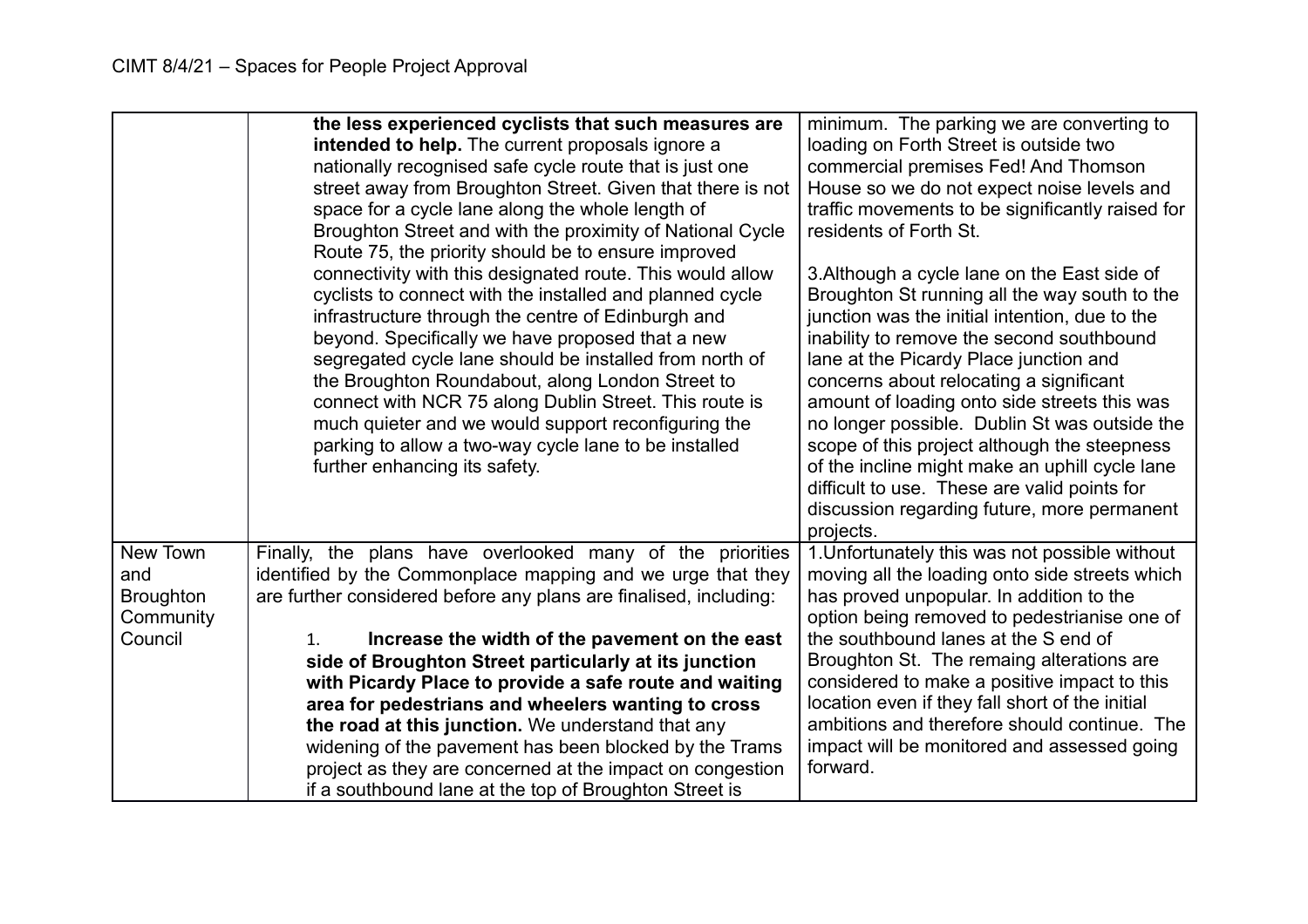| removed. Given that the Trams project will itself be closing<br>Broughton Street in a few months it would appear<br>reasonable to allow the partial closure now in order to<br>address the top priority for the Broughton Street Spaces<br>for People programme. If it is decided, however, that it is<br>not possible to remove one of the lanes of traffic then we<br>question whether other work on Broughton Street should<br>be delayed until the Trams project is completed.<br>Install new zebra crossings at the existing<br>2.<br>Broughton Street crossing points to enhance the<br>safety of pedestrians crossing the road and reduce<br>speed of traffic heading downhill. Also introduce traffic<br>calming measures to reduce the speed of downhill<br>(northbound) traffic on Broughton Street and<br>Bellevue/Rodney Street as well as traffic accessing<br>London Street roundabout from all directions. The speed<br>of traffic was one of the main concerns identified in the<br>Commonplace mapping - reducing traffic speed would<br>have clear benefits for the safety of both pedestrians and<br>cyclists.<br>In addition to these specific proposals we<br>3.<br>believe that the measures should include further<br>removal of street clutter, a review of the timings of<br>pedestrians crossing as well as repairs to damaged<br>pavements and the road surface especially where<br>damaged by pot holes to improve safety for both<br>pedestrians and cyclists. | 2. This is a reasonable suggestion but out with<br>the powers of a TTRO. It is something to be<br>considered at a permanent redesign of the<br>street in the near future. 'SLOW' will be<br>painted on the downhill lane of Broughton St<br>to help to reduce speeds here.<br>3. We aim to remove all the street clutter we<br>can as part of this project. The removal of<br>railings at Broughton Rdbt and Canonmills<br>should make a noticeable difference in this<br>regard. We will also move bus stop posts to<br>better locations where necessary plus<br>combine and remove signposts. Assessments<br>will be carried out on the route as for all SfP<br>locations and repairs arranged where<br>necessary. |
|---------------------------------------------------------------------------------------------------------------------------------------------------------------------------------------------------------------------------------------------------------------------------------------------------------------------------------------------------------------------------------------------------------------------------------------------------------------------------------------------------------------------------------------------------------------------------------------------------------------------------------------------------------------------------------------------------------------------------------------------------------------------------------------------------------------------------------------------------------------------------------------------------------------------------------------------------------------------------------------------------------------------------------------------------------------------------------------------------------------------------------------------------------------------------------------------------------------------------------------------------------------------------------------------------------------------------------------------------------------------------------------------------------------------------------------------------------------------------------------------|----------------------------------------------------------------------------------------------------------------------------------------------------------------------------------------------------------------------------------------------------------------------------------------------------------------------------------------------------------------------------------------------------------------------------------------------------------------------------------------------------------------------------------------------------------------------------------------------------------------------------------------------------------------------------------------------------------------------|
| We recognise that the Traffic Engineer responsible for these<br>plans has worked hard to engage with different stakeholder<br>groups in developing the proposed measures. The NTBCC is<br>very appreciative of his efforts. We look forward to continuing                                                                                                                                                                                                                                                                                                                                                                                                                                                                                                                                                                                                                                                                                                                                                                                                                                                                                                                                                                                                                                                                                                                                                                                                                                   |                                                                                                                                                                                                                                                                                                                                                                                                                                                                                                                                                                                                                                                                                                                      |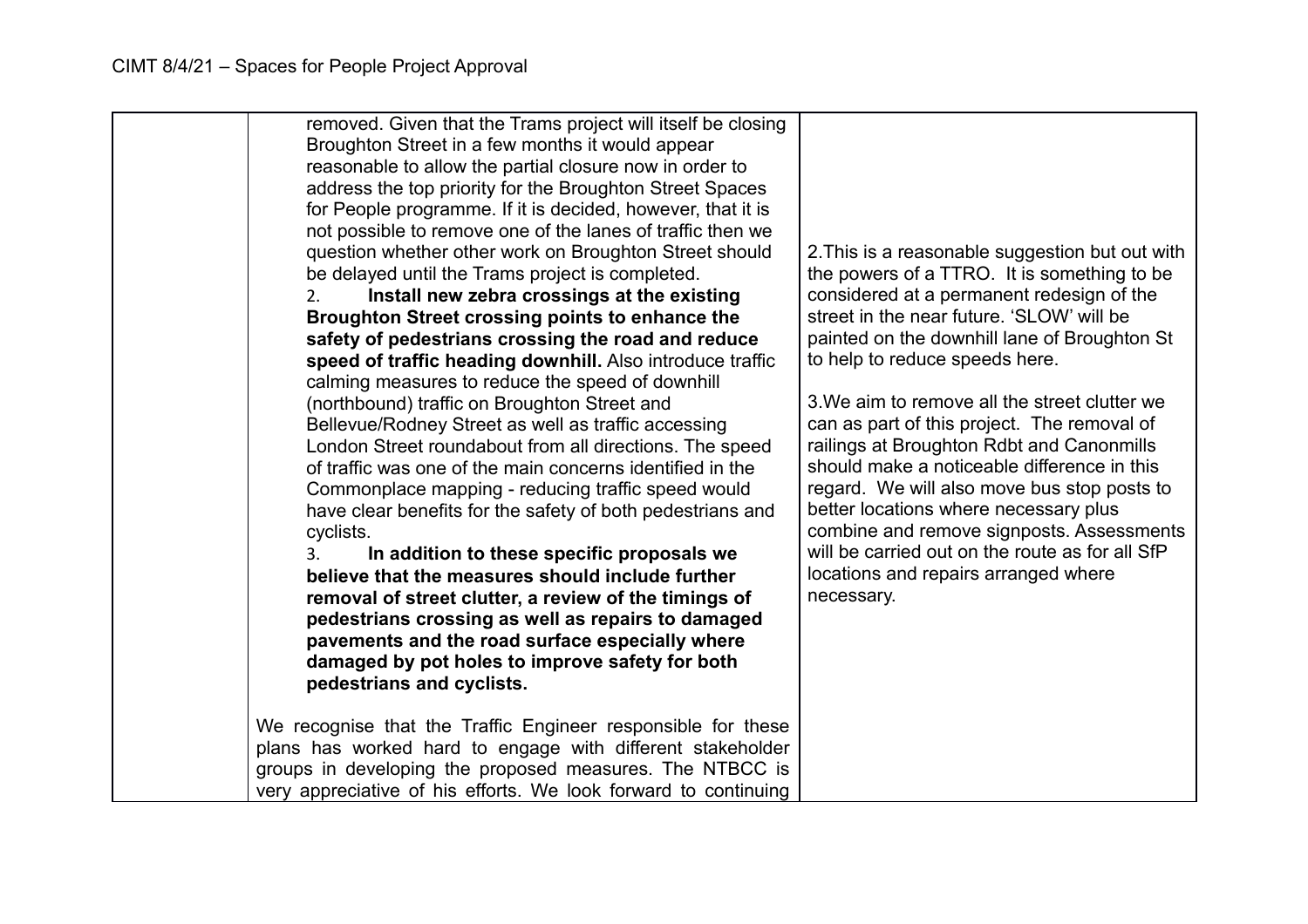|                                   | involvement in the implementation and monitoring of any<br>measures that are finally agreed.                                                                                                                                                                                                                                                                                                                                                                                                                                                                                                                                                                                                                                                                                                                                                                                                                        |              |
|-----------------------------------|---------------------------------------------------------------------------------------------------------------------------------------------------------------------------------------------------------------------------------------------------------------------------------------------------------------------------------------------------------------------------------------------------------------------------------------------------------------------------------------------------------------------------------------------------------------------------------------------------------------------------------------------------------------------------------------------------------------------------------------------------------------------------------------------------------------------------------------------------------------------------------------------------------------------|--------------|
| <b>Better</b><br><b>Broughton</b> | Better Broughton considers that the proposals produced by the<br>Council Spaces for People team are a welcome first step<br>towards the objective of making our streets safer and more<br>attractive for those who live, work, or volunteer in the Broughton<br>area, along with visitors to our community.<br>The current proposals would have the following beneficial<br>results:<br>increase in pedestrian space at a number of junctions<br>wider pedestrian space on a number of stretches on the<br>eastern (uphill) side of the Broughton St - Rodney St<br>corridor<br>protected cycle lanes for a substantial distance on both<br>sides of Bellevue and Rodney Street, and on the<br>eastern side (uphill direction) of the steepest section of<br><b>Broughton Street</b><br>making the dangerous London Street roundabout safer<br>discouraging speeding as a result of the measures<br>described above | <b>Noted</b> |
| <b>Better</b><br><b>Broughton</b> | There is much more that could and needs to be done, both in<br>the shorter and longer term, and we will continue to work for<br>that. We hope that the Council will continue to engage in a<br>dialogue with the local community to achieve that. However, we<br>believe that it is important that interim measures, along the lines<br>proposed by Spaces for People, are put into effect without<br>extensive further delay. If any of the measures do not prove to<br>be practical, the Council has the power to speedily amend and<br>change the measures.                                                                                                                                                                                                                                                                                                                                                      |              |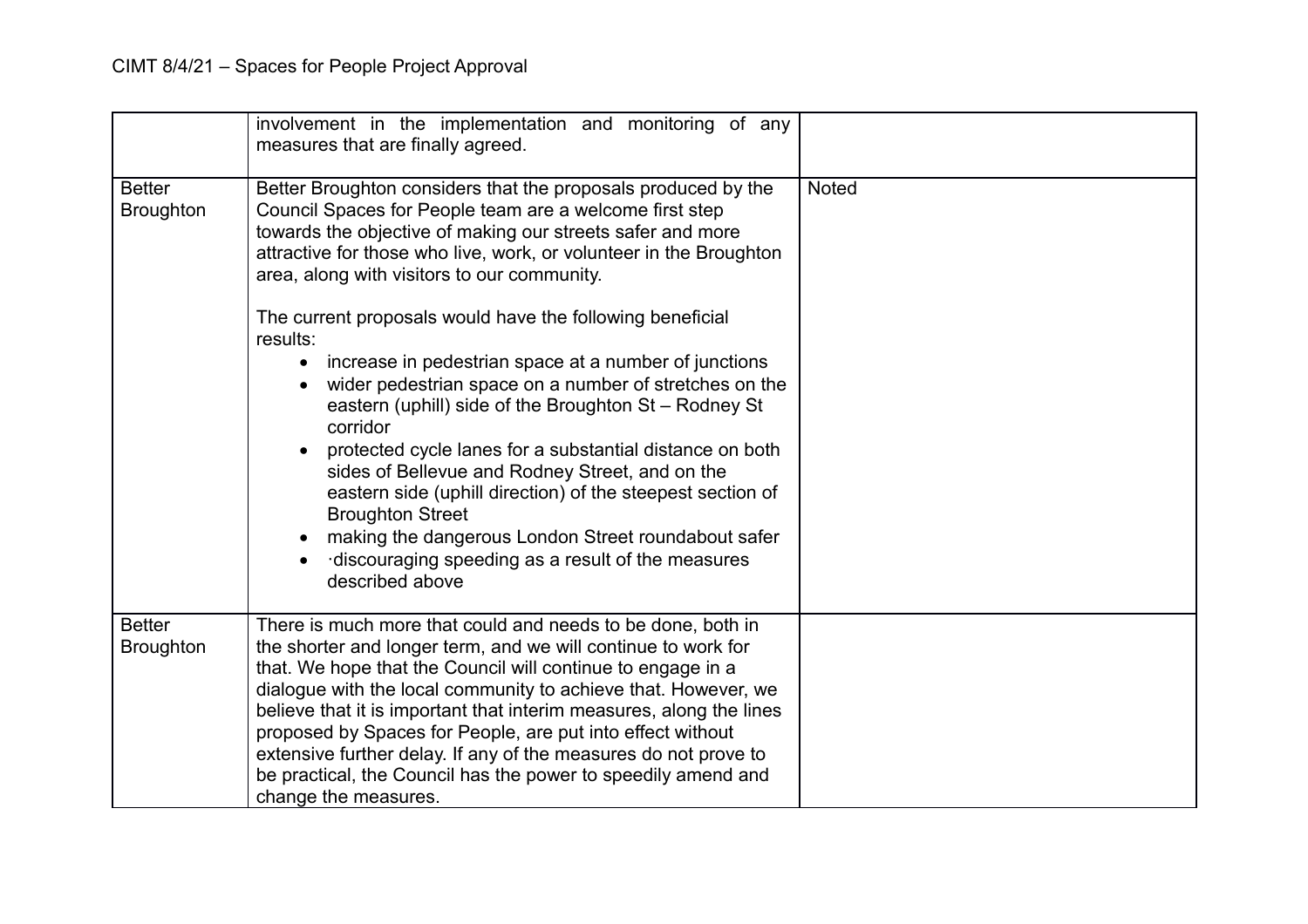|                             | In addition, we have already explained our reasons why we do<br>not support the proposals from the New Town & Broughton<br>Community Council regarding encouraging cyclists to use<br>London Street and Dublin Street as the principal cycle route<br>southwards into the city centre in this post on our website. We<br>would be grateful if you would take this into account also.<br>https://betterbroughton.wordpress.com/ |                                                                                                                                              |
|-----------------------------|--------------------------------------------------------------------------------------------------------------------------------------------------------------------------------------------------------------------------------------------------------------------------------------------------------------------------------------------------------------------------------------------------------------------------------|----------------------------------------------------------------------------------------------------------------------------------------------|
| Picardy<br><b>Residents</b> | set out my comments below. I have restricted my comments to<br>the Broughton Street part of the proposals.                                                                                                                                                                                                                                                                                                                     | 1. Unfortunately our initial ambitions for<br>Broughton St were not able to be realised due<br>to the reasons detailed above which were: the |
|                             | 1. I find that the proposals lack ambition in creating a safe and                                                                                                                                                                                                                                                                                                                                                              | inability to remove one of the southbound                                                                                                    |
|                             | inviting environment for those of us who use Broughton Street<br>which will also do little to assist local businesses in these difficult                                                                                                                                                                                                                                                                                       | lanes at the southern extent of B St. Local<br>opposition to the relocation of loading bays                                                  |
|                             | times. It appears that they are being progressed with an eye on                                                                                                                                                                                                                                                                                                                                                                | onto side streets. Not being able to move the                                                                                                |
|                             | costs, leading to limited, almost incomplete, proposals.                                                                                                                                                                                                                                                                                                                                                                       | no.8 bustop at the southern extent of B St                                                                                                   |
|                             |                                                                                                                                                                                                                                                                                                                                                                                                                                | due to its importance as a tram interchange                                                                                                  |
|                             | The provision for pedestrians is notably disappointing. There is                                                                                                                                                                                                                                                                                                                                                               | and the distance to the next stop to the south                                                                                               |
|                             | limited widening of pavements, and in particular there is nothing<br>at the top of Broughton Street where the pavement is very                                                                                                                                                                                                                                                                                                 | being over 400m. Cost was not a factor in<br>these decisions but the limited powers                                                          |
|                             | narrow, and needs are greatest. I appreciate that there are                                                                                                                                                                                                                                                                                                                                                                    | available for a temporary scheme was.                                                                                                        |
|                             | difficulties with the layout at the top Broughton Street. Therefore,                                                                                                                                                                                                                                                                                                                                                           | The extension of the pavement as you say is                                                                                                  |
|                             | more fundamental - and probably longer-term - change is                                                                                                                                                                                                                                                                                                                                                                        | likely to be used by peds stepping off the                                                                                                   |
|                             | required. The new arrangements for pedestrians in the middle                                                                                                                                                                                                                                                                                                                                                                   | footway to get around other people $-$ this is                                                                                               |
|                             | part of Broughton Street will have little or no impact. I have                                                                                                                                                                                                                                                                                                                                                                 | considered a positive gain and part of the                                                                                                   |
|                             | observed in other parts of the City that people only use the                                                                                                                                                                                                                                                                                                                                                                   | intention of SfP in order to enable social                                                                                                   |
|                             | extended pavement area to step on and step off the main                                                                                                                                                                                                                                                                                                                                                                        | distancing on a narrow pavement. The build-                                                                                                  |
|                             | pavement to pass others which a number already do in<br>Broughton Street without the new walkway. The added                                                                                                                                                                                                                                                                                                                    | out will also remove parked and loading<br>vehicles so this space will be guaranteed to                                                      |
|                             | advantage seems very limited. More generally, if Stockbridge is                                                                                                                                                                                                                                                                                                                                                                | be free making stepping off the kerb safe. In                                                                                                |
|                             | anything to go by, the additional pedestrian walkways are not                                                                                                                                                                                                                                                                                                                                                                  | addition, the short section of cycle lane can                                                                                                |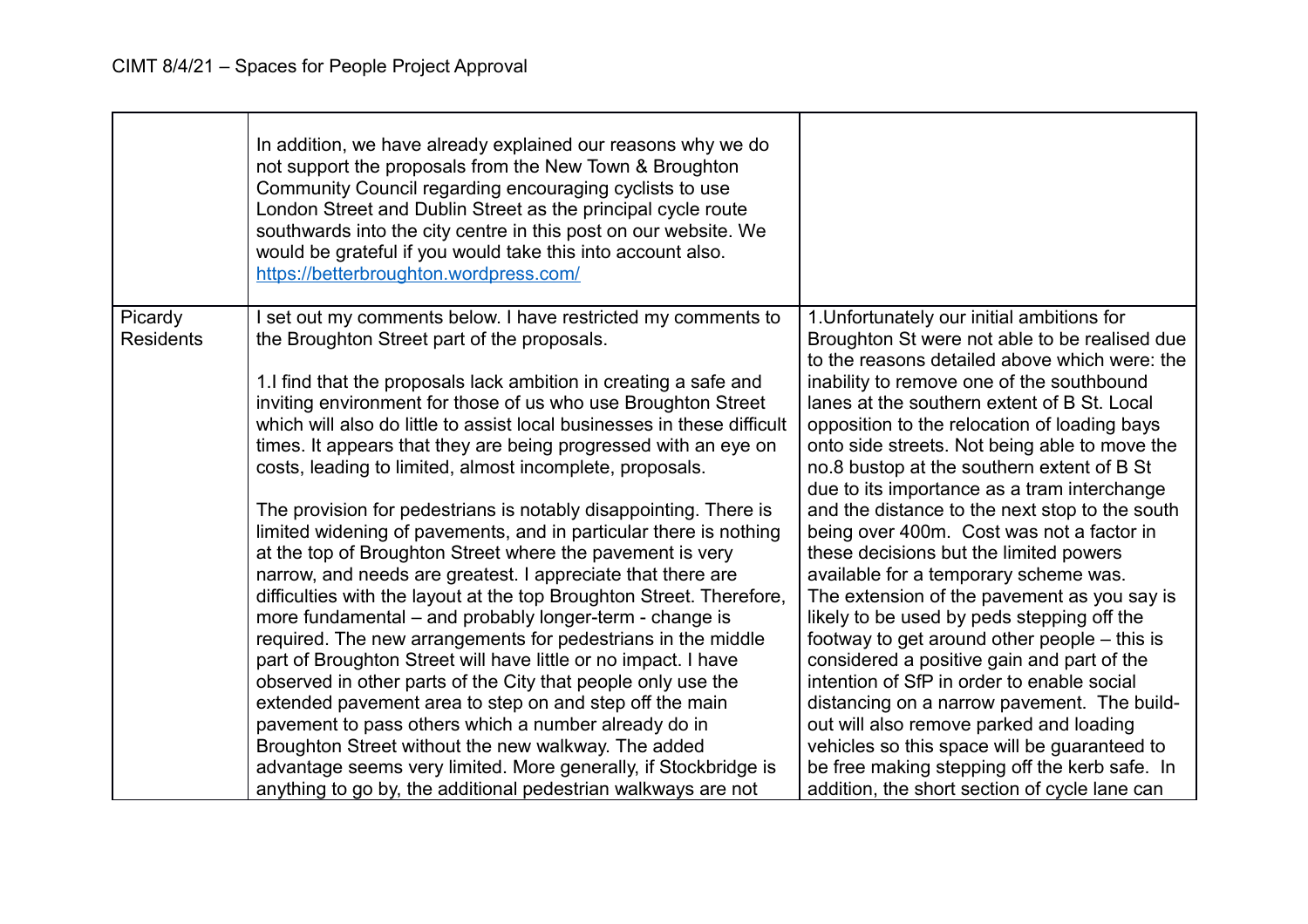|                             | really used at all.                                                                                                                                                                                                                                                                                                                                                                                                                                                                                                                                                                                                                                                                                                                                                                                                                                                                              | be used by pedestrians sometimes as the<br>cyclists will be travelling slowly uphill.                                                                                                                                                                                                                                                                                                                                                                                                                                                                                                                            |
|-----------------------------|--------------------------------------------------------------------------------------------------------------------------------------------------------------------------------------------------------------------------------------------------------------------------------------------------------------------------------------------------------------------------------------------------------------------------------------------------------------------------------------------------------------------------------------------------------------------------------------------------------------------------------------------------------------------------------------------------------------------------------------------------------------------------------------------------------------------------------------------------------------------------------------------------|------------------------------------------------------------------------------------------------------------------------------------------------------------------------------------------------------------------------------------------------------------------------------------------------------------------------------------------------------------------------------------------------------------------------------------------------------------------------------------------------------------------------------------------------------------------------------------------------------------------|
|                             | 2. Positive suggestions for new pedestrian crossings and traffic<br>calming which would contribute to safety are nowhere. There is<br>also no commitment to repair pavements and remove pavement<br>clutter. These are serious omissions and would be a better use<br>of funds than the extended walkway.                                                                                                                                                                                                                                                                                                                                                                                                                                                                                                                                                                                        | 2. We were not able to make alterations to<br>Pedestrian crossings as part of the TTRO we<br>will investigate making more generous<br>crossing times where there are lights. We aim<br>to remove all the street clutter we can as part<br>of this project. The removal of railings at<br>Broughton Rdbt and Canonmills should make<br>a noticeable difference in this regard. We will<br>also move bus stop posts to better locations<br>where necessary plus combine and remove<br>signposts. Assessments will be carried out on<br>the route as for all SfP locations and repairs<br>arranged where necessary. |
| Picardy<br><b>Residents</b> | 3. The proposals for a cycleway in only part of Broughton Street<br>will only be of limited benefit to cyclists and does not deal with<br>the challenges of the top of Broughton Street and disposal into<br>the Picardy Place gyratory. Surely there are better alternatives<br>using the nationally recognised safe cycle route that is just one<br>street away from Broughton Street. Given that there is not space<br>for a cycle lane along the whole length of Broughton Street and<br>with the proximity of National Cycle Route 75, the priority should<br>be to ensure improved connectivity with this designated route.<br>This would allow cyclists to connect with the existing and<br>planned cycle infrastructure through the centre of Edinburgh and<br>beyond. A new segregated cycle lane should be installed from<br>north of the Broughton Roundabout, along London Street to | 3. unfortunately, for the reasons mentioned<br>above we were not able to include more cycle<br>lanes at this time. But this will be considered<br>at future more permanent projects in the area.<br>Dublin St was not within the scope of this<br>project and a cycle lane here might be difficult<br>given the steep gradient. Definitely worth<br>considering at future assessments of cycling<br>in the area.<br>4. following comments received via the 5-day<br>notification we have restored the loading on<br>Broughton St outside the Barony pub. This                                                    |
|                             | connect with NCR 75 along Dublin Street. This may not be<br>entirely ideal but is vastly superior to the ineffective solution on                                                                                                                                                                                                                                                                                                                                                                                                                                                                                                                                                                                                                                                                                                                                                                 | will mean there will no longer be changes to<br>parking on Broughton PI and will ensure                                                                                                                                                                                                                                                                                                                                                                                                                                                                                                                          |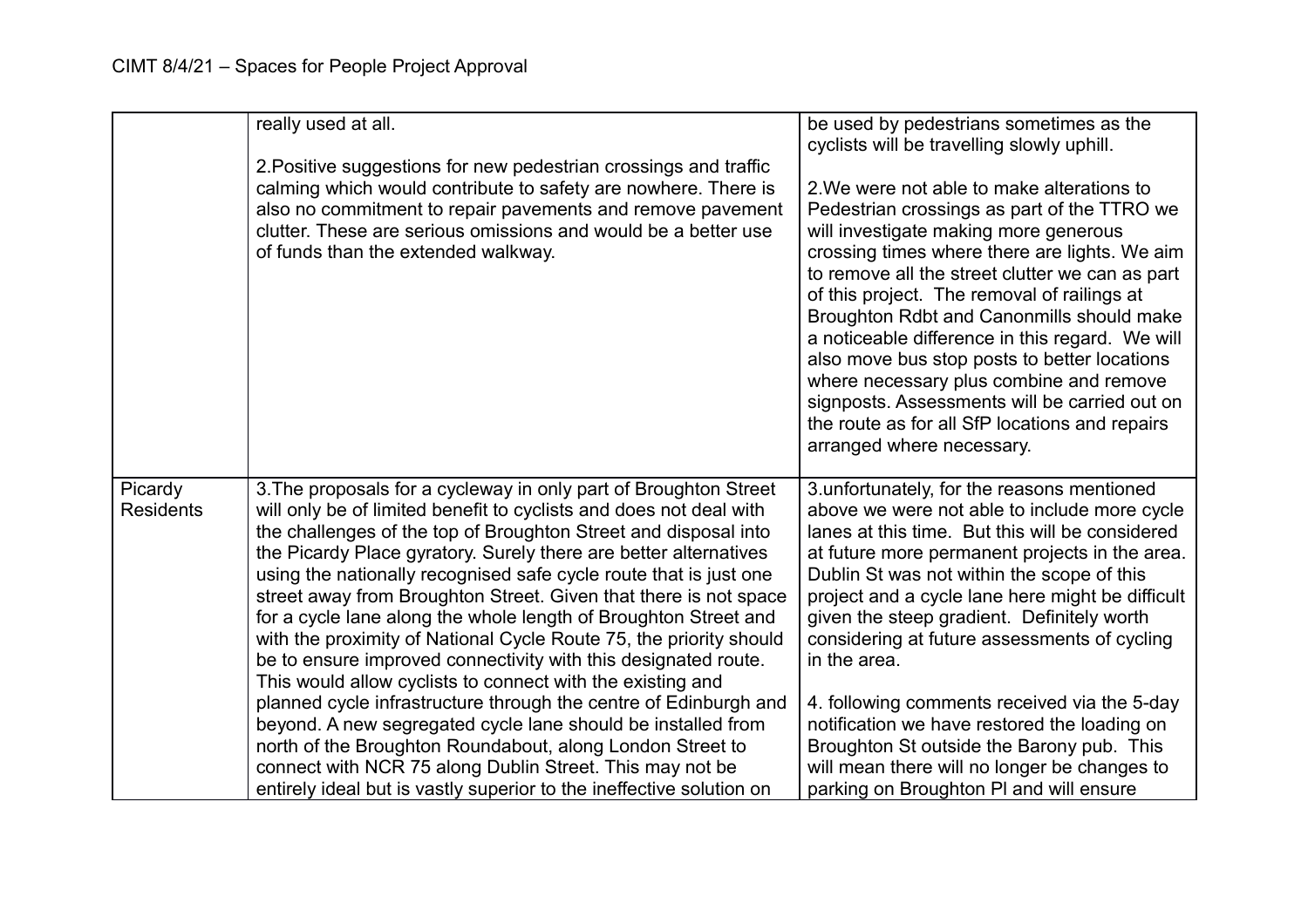Broughton Street.

4.The loading bays in residential streets are completely unacceptable, especially as deliveries are made by large lorries and not just vans. This is a serious imposition on two residential streets and reflects that the proposals have been developed with essentially a road engineering approach with no thought to the overall environment in which people live. Instead, the focus should be on enforcement of the restrictions for these loading bays to ensure that they are not being used at peak times for traffic.Bizarrely the loading bay at the top of Broughton Street is to be retained when it is the most problematic causing congestion and crating impediments for cyclists. (I attach a recent picture of the size of lorries that use that loading bay.)

5.The wands that will be used to mark off segregated cycleway and pedestrian buildouts will be aesthetically unpleasing, giving the street a feel of permanent roadworks.

larger scale deliveries required by the pub will be able to load more easily. A small reduction in parking is still required on Forth Street in order to move loading from Broughton St but if this did not happen there would be no option for pavement widening on the narrowest, east side of Broughton street. It would not be possible to expand any of the footway without moving the loading to side streets. The major loading requirements for this area are from the Barony pub which will now keep its loading, there is also loading space opposite 29 Broughton St on the west of the street. As a result, we do not expect Forth St to be frequently used as a loading destination which will keep noise to a minimum. The parking we are converting to loading on Forth Street is outside two commercial premises Fed! And Thomson House so we do not expect noise levels and traffic movements to be significantly raised for residents of Forth St.

Parking will be restricted to all but disabled people at the top of B St by making the single yellow line a double yellow with single blips. Loading here will be restricted.

5.The wands are necessary to prevent vehicles parking or making short stops over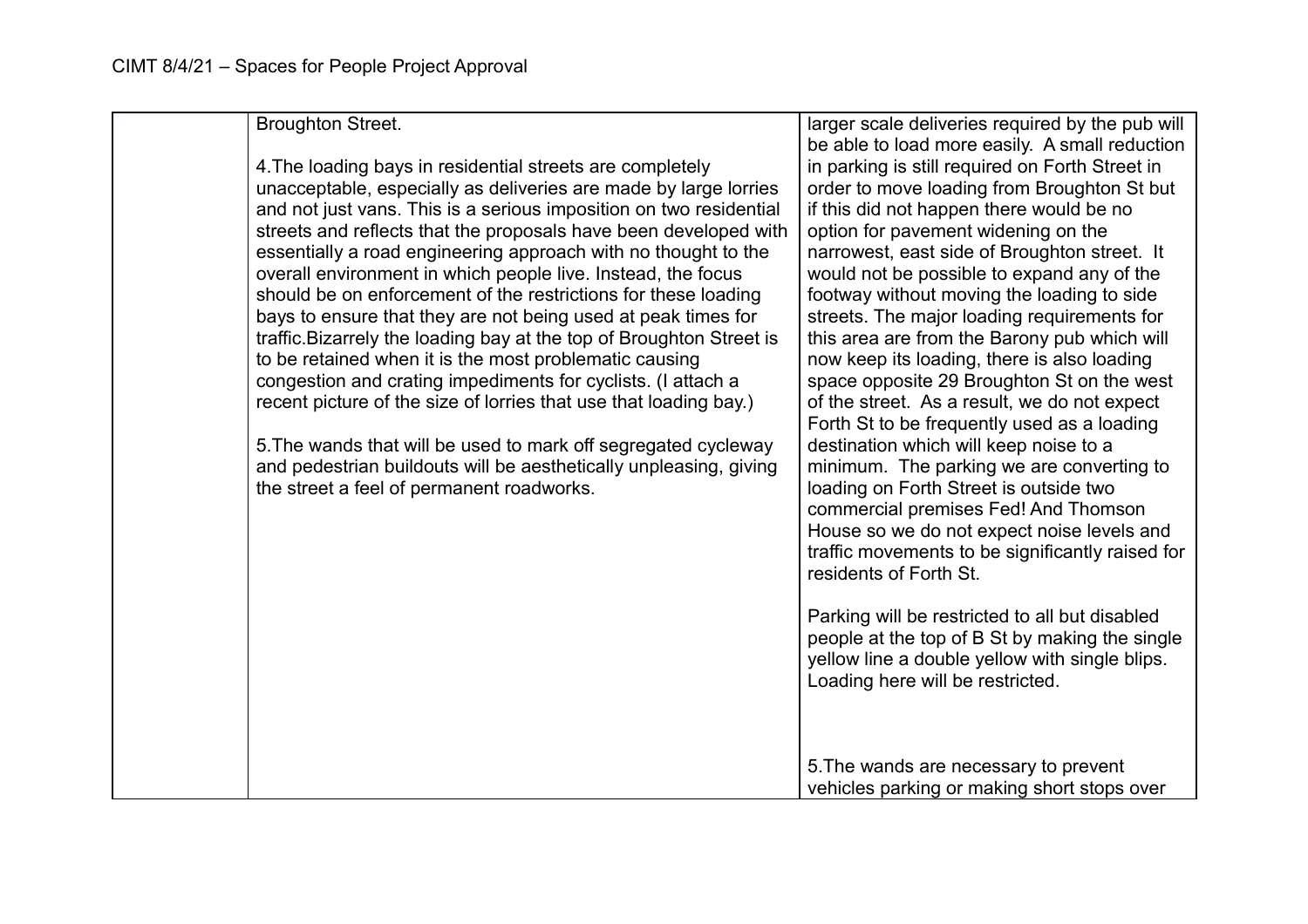|                             |                                                                                                                                                                                                                                                                                                                                                                                                                                                            | the top of the segregator blocks. They also<br>increase visibility to prevent vehicle strikes or<br>people with visual impairments from tripping<br>over the blocks. They are a temporary<br>addition and will be reviewed at the end to the<br>TTRO period.                                                                                                              |
|-----------------------------|------------------------------------------------------------------------------------------------------------------------------------------------------------------------------------------------------------------------------------------------------------------------------------------------------------------------------------------------------------------------------------------------------------------------------------------------------------|---------------------------------------------------------------------------------------------------------------------------------------------------------------------------------------------------------------------------------------------------------------------------------------------------------------------------------------------------------------------------|
| Picardy<br><b>Residents</b> | 6. The changes to the roundabout at the bottom of Broughton<br>Street are to be welcomed and would constitute a positive<br>improvement. However, further work is required to provide safer<br>crossing points for pedestrians and give pedestrians the priority<br>Spaces for People is supposed to entail. This was all highlighted<br>as one of the primary concerns in the Commonplace mapping<br>and it is puzzling that this has not been picked up. | 6. Unfortunately the temporary nature of this<br>scheme does not grant CEC powers to<br>undertake the civils work required to bring the<br>crossings closer to the ped desire lines or<br>make them into zebra crossings. However,<br>the local demand has been noted and this will<br>be considered at the next opportunity as part<br>of permanent improvements. In the |
|                             | 7. Suggested changes to parking controls in principle are<br>welcome, but the overall impact will be very limited on traffic<br>levels in Broughton Street. Any changes to parking must be<br>made in discussion with local businesses.<br>8. The fact that around the end of year Broughton Street will be                                                                                                                                                | meantime, the removal of railings will allow<br>pedestrians to choose more efficient<br>crossings when it is safe to do so, aided by<br>the new traffic calming measures at the<br>roundabout.                                                                                                                                                                            |
|                             | closed for an extensive period for the Tram Works further<br>reduces the impact of the proposed changes. It is also absurd<br>that the consultation on making the Spaces for People changes<br>permanent is to be concluded before any of the changes in<br>Broughton Street have even been introduced.                                                                                                                                                    | 7. Noted. Unfortunately, given the timeframes<br>inherent within SfP consultation was only<br>possible with a select number of the larger<br>businesses and at the discression of the<br>project lead.                                                                                                                                                                    |
|                             | 9. The proposals overall have virtually nothing to commend them.<br>Broughton Street presents challenges for improving the lot of<br>pedestrians and cyclists. The proposals for whatever reason -<br>funds? time available? – fall well short. To address these<br>properly requires something more radical and is dependent upon<br>reducing traffic in the area which the Picardy Place gyratory acts                                                   | 8. noted                                                                                                                                                                                                                                                                                                                                                                  |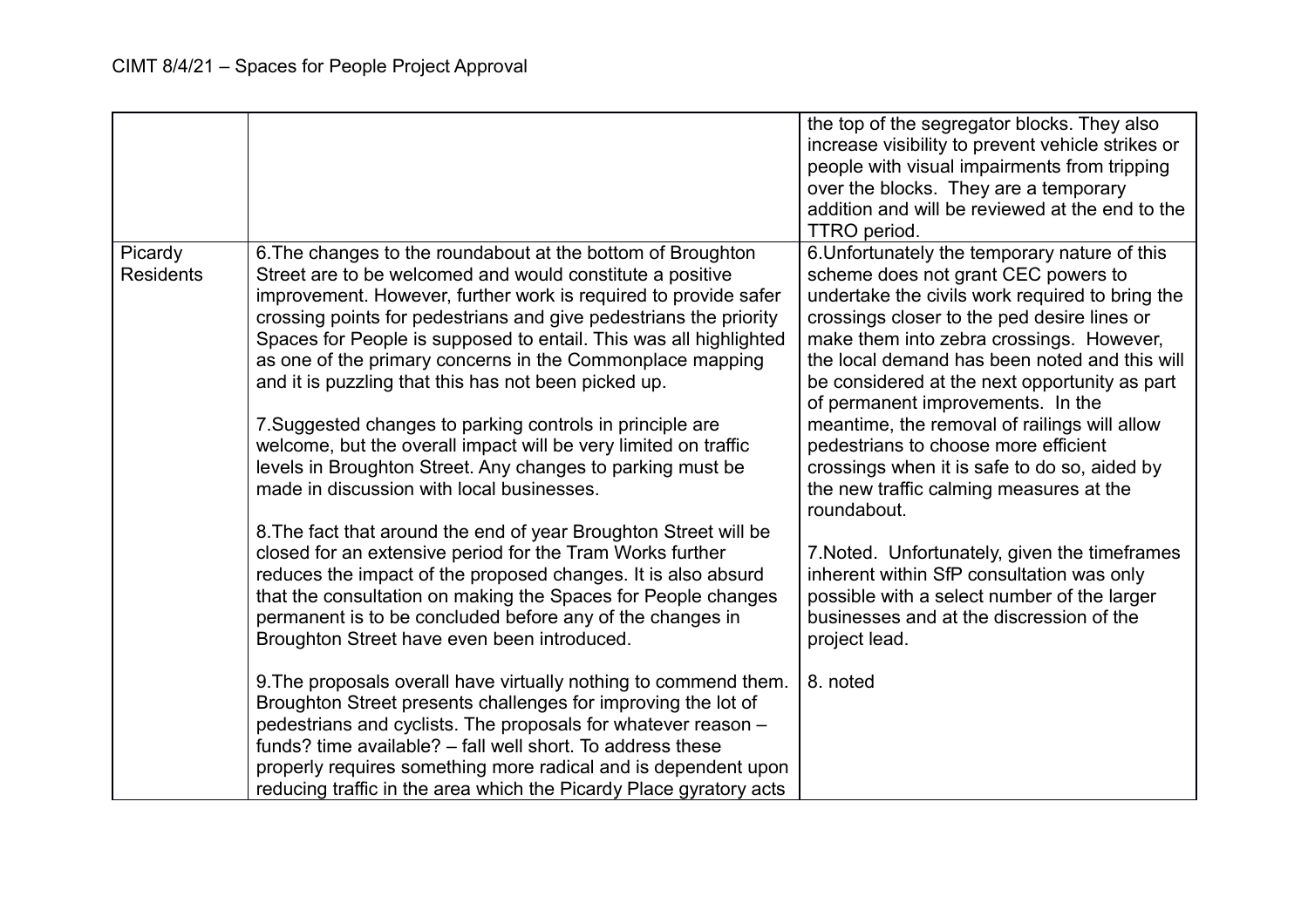|                                                                                                                                                                        | against. Instead, we are presented with something that is<br>tokenistic and appears to have the feel of 'being seen to be<br>doing something' and using up funds already allocated at the<br>expense of local people.                          | 9. Noted. Hopefully the above points go<br>some way to explaining why we were not able<br>to match the ambitions of sections of the local<br>community. |
|------------------------------------------------------------------------------------------------------------------------------------------------------------------------|------------------------------------------------------------------------------------------------------------------------------------------------------------------------------------------------------------------------------------------------|---------------------------------------------------------------------------------------------------------------------------------------------------------|
| <b>Public</b><br><b>Against (9</b><br>emails<br>received)<br><b>Public For (9)</b><br>emails<br>received)<br><b>Public</b><br><b>Neutral</b> (4<br>emails<br>received) | Summary of comments received from the public:<br>Measures don't go far enough and lack ambition<br>Measures do not respect the results of previous<br>consultations (such as that done by the Community<br>Council and Commonplace)            | Points addressed in responses, above                                                                                                                    |
|                                                                                                                                                                        | Pedestrians<br>There should be more provision/priority for<br>$\circ$<br>pedestrians<br>limited pavement expansion (especially at the<br>$\circ$<br>Broughton Street roundabout and towards Picardy<br>Place)<br>$\circ$ removal of guardrails | Points addressed in responses, above                                                                                                                    |